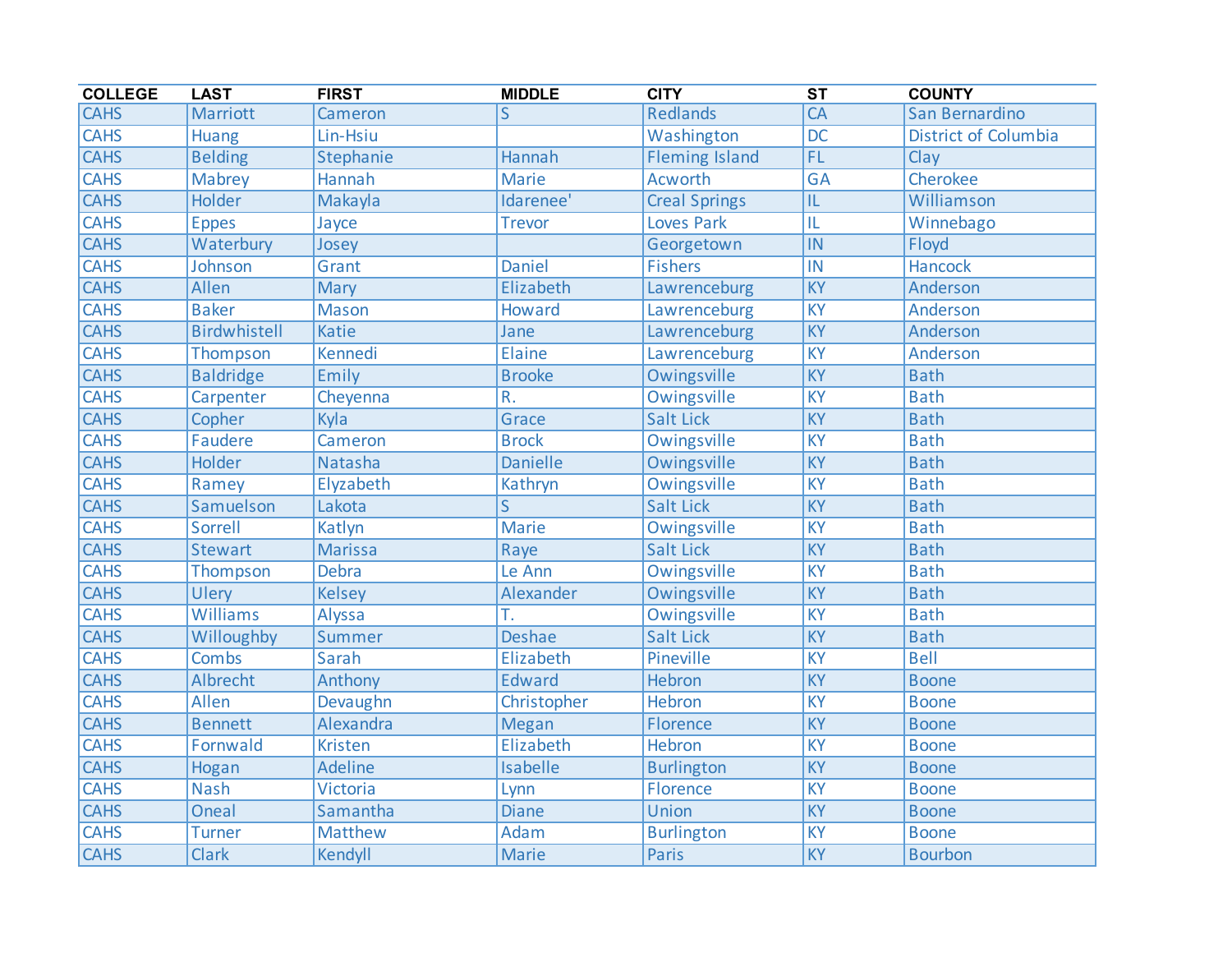| <b>CAHS</b> | <b>DeBord</b>    | Elizabeth      | Anastasia      | <b>Paris</b>   | <b>KY</b>       | <b>Bourbon</b> |
|-------------|------------------|----------------|----------------|----------------|-----------------|----------------|
| <b>CAHS</b> | Grose            | <b>Taylor</b>  | <b>Marie</b>   | Paris          | <b>KY</b>       | <b>Bourbon</b> |
| <b>CAHS</b> | Williamson       | <b>Brent</b>   | Allen          | Paris          | KY              | <b>Bourbon</b> |
| <b>CAHS</b> | Artrip           | Justin         | Lee            | <b>Ashland</b> | KY              | <b>Boyd</b>    |
| <b>CAHS</b> | <b>Baldridge</b> | Sabrina        | Lee            | <b>Ashland</b> | KY              | <b>Boyd</b>    |
| <b>CAHS</b> | <b>Blair</b>     | Michael        | <b>Brandon</b> | Flatwoods      | KY              | <b>Boyd</b>    |
| <b>CAHS</b> | <b>Boyd</b>      | <b>Britany</b> | Lynn           | <b>Ashland</b> | <b>KY</b>       | <b>Boyd</b>    |
| <b>CAHS</b> | <b>Boyd</b>      | Hunter         | Chase          | <b>Ashland</b> | KY              | <b>Boyd</b>    |
| <b>CAHS</b> | <b>Brockett</b>  | Cristen        | <b>Kylee</b>   | <b>Ashland</b> | <b>KY</b>       | <b>Boyd</b>    |
| <b>CAHS</b> | Callahan         | <b>Scott</b>   | <b>Patrick</b> | Catlettsburg   | KY              | <b>Boyd</b>    |
| <b>CAHS</b> | Colegrove        | Allison        | Dawn           | <b>Ashland</b> | <b>KY</b>       | <b>Boyd</b>    |
| <b>CAHS</b> | Conn             | Virginia       | May            | Catlettsburg   | KY              | <b>Boyd</b>    |
| <b>CAHS</b> | Copley           | Jeremy         | <b>Isaac</b>   | <b>Ashland</b> | $\overline{KY}$ | <b>Boyd</b>    |
| <b>CAHS</b> | Cornwell         | <b>Taylor</b>  | <b>Brooke</b>  | Catlettsburg   | KY              | <b>Boyd</b>    |
| <b>CAHS</b> | <b>Dorsey</b>    | Sinclaire      | <b>Marie</b>   | <b>Ashland</b> | $\overline{KY}$ | <b>Boyd</b>    |
| <b>CAHS</b> | Fraley           | Cameron        | Phillip        | <b>Ashland</b> | $\overline{KY}$ | <b>Boyd</b>    |
| <b>CAHS</b> | Gallion          | Jonna          | <b>Brooke</b>  | <b>Rush</b>    | <b>KY</b>       | <b>Boyd</b>    |
| <b>CAHS</b> | Hall             | Anthony        | $\mathsf{S}$   | <b>Ashland</b> | KY              | <b>Boyd</b>    |
| <b>CAHS</b> | <b>Hall</b>      | Timothy        | A              | <b>Ashland</b> | <b>KY</b>       | <b>Boyd</b>    |
| <b>CAHS</b> | Howard           | Joshua         | <b>Dylan</b>   | <b>Ashland</b> | KY              | <b>Boyd</b>    |
| <b>CAHS</b> | Jacobs           | Joseph         | Andrew         | Catlettsburg   | KY              | <b>Boyd</b>    |
| <b>CAHS</b> | Johnson          | <b>Nicole</b>  | Andrea         | <b>Ashland</b> | $\overline{KY}$ | <b>Boyd</b>    |
| <b>CAHS</b> | Justice          | Heather        | Dawn           | <b>Ashland</b> | <b>KY</b>       | <b>Boyd</b>    |
| <b>CAHS</b> | Kinder           | Courtney       | M              | <b>Ashland</b> | KY              | <b>Boyd</b>    |
| <b>CAHS</b> | <b>Kizziah</b>   | Stephanie      | <b>Diana</b>   | Catlettsburg   | KY              | <b>Boyd</b>    |
| <b>CAHS</b> | <b>McKnight</b>  | <b>Breanna</b> | Lynn           | <b>Ashland</b> | KY              | <b>Boyd</b>    |
| <b>CAHS</b> | Queen            | Christopher    | <b>Dilun</b>   | Catlettsburg   | <b>KY</b>       | <b>Boyd</b>    |
| <b>CAHS</b> | Quillen          | Allyson        | <b>Taylor</b>  | <b>Ashland</b> | $\overline{KY}$ | <b>Boyd</b>    |
| <b>CAHS</b> | Robinette        | Connor         | Wade           | <b>Ashland</b> | <b>KY</b>       | <b>Boyd</b>    |
| <b>CAHS</b> | Rodriguez        | Jake           | Ryan           | <b>Ashland</b> | KY              | <b>Boyd</b>    |
| <b>CAHS</b> | Smith            | <b>Trisha</b>  | S              | <b>Ashland</b> | $\overline{KY}$ | <b>Boyd</b>    |
| <b>CAHS</b> | Sprinkle         | Tammy          |                | Ashland        | KY              | <b>Boyd</b>    |
| <b>CAHS</b> | <b>Stroud</b>    | Casey          | <b>Austin</b>  | Catlettsburg   | KY              | <b>Boyd</b>    |
| <b>CAHS</b> | <b>Tackett</b>   | Jacob          | <b>Ulysses</b> | Catlettsburg   | KY              | <b>Boyd</b>    |
| <b>CAHS</b> | <b>Thacker</b>   | Lesa           | Jean           | Catlettsburg   | KY              | <b>Boyd</b>    |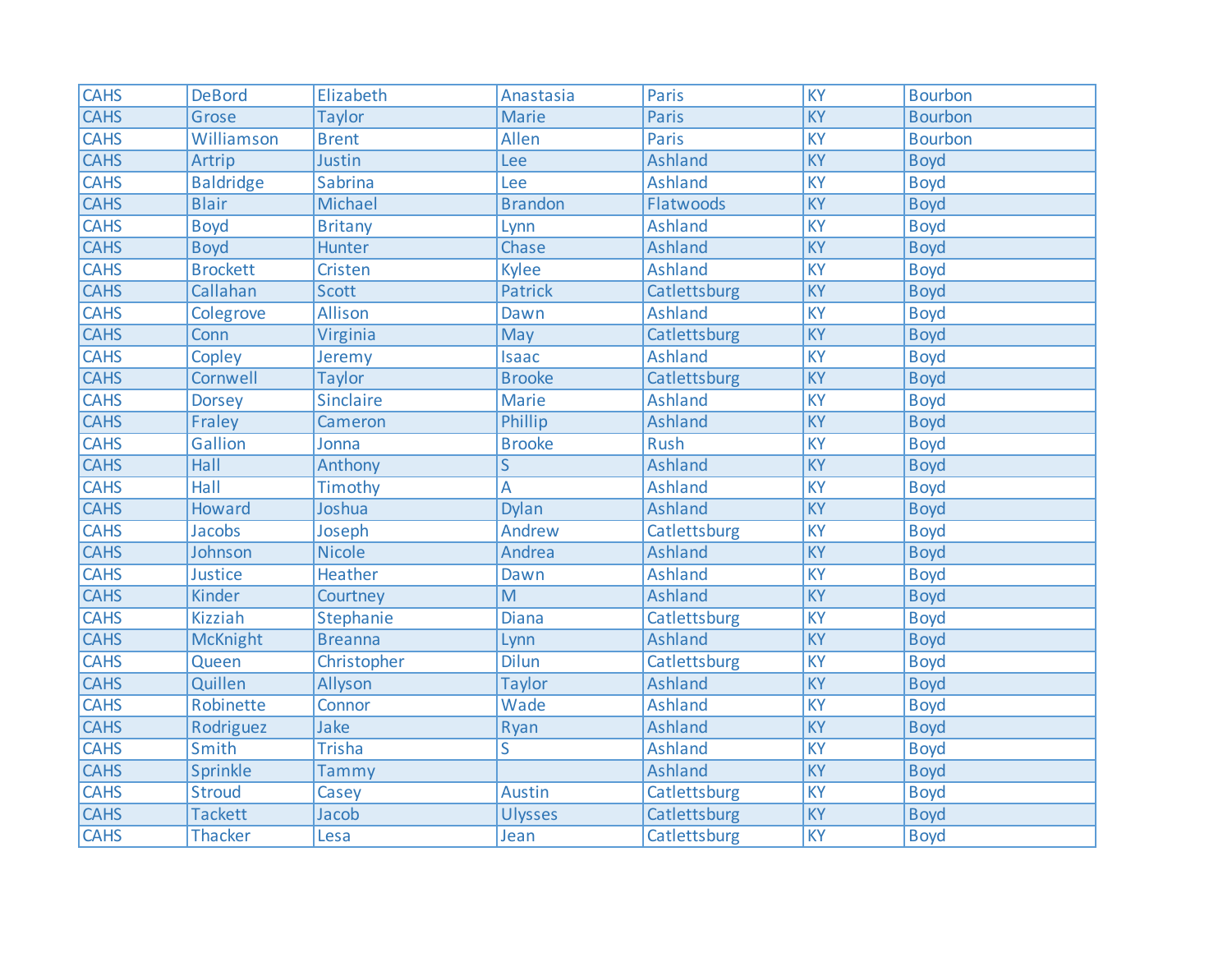| <b>CAHS</b> | Tipton            | Madeline        | Grace                     | <b>Ashland</b>          | $\overline{KY}$ | <b>Boyd</b>      |
|-------------|-------------------|-----------------|---------------------------|-------------------------|-----------------|------------------|
| <b>CAHS</b> | Ward              | Natasha         |                           | <b>Ashland</b>          | KY              | <b>Boyd</b>      |
| <b>CAHS</b> | Webb              | Cameron         | Spencer                   | <b>Ashland</b>          | <b>KY</b>       | <b>Boyd</b>      |
| <b>CAHS</b> | West              | Jeremy          | $\overline{\mathsf{S}}$ . | <b>Ashland</b>          | <b>KY</b>       | <b>Boyd</b>      |
| <b>CAHS</b> | Whitt             | Ryan            | Alexander                 | <b>Ashland</b>          | <b>KY</b>       | <b>Boyd</b>      |
| <b>CAHS</b> | <b>Retallick</b>  | Benjamin        | <b>Donald</b>             | <b>Danville</b>         | KY              | <b>Boyle</b>     |
| <b>CAHS</b> | Hinson            | Elizabeth       | <b>Brooke</b>             | Germantown              | <b>KY</b>       | <b>Bracken</b>   |
| <b>CAHS</b> | Smith             | Meghan          | <b>Keeley</b>             | <b>Brooksville</b>      | KY              | <b>Bracken</b>   |
| <b>CAHS</b> | Allen             | Ashley          | <b>Nicole</b>             | Vancleve                | KY              | <b>Breathitt</b> |
| <b>CAHS</b> | <b>Miller</b>     | Tammy           | Juanita                   | Jackson                 | $\overline{KY}$ | <b>Breathitt</b> |
| <b>CAHS</b> | <b>Rice</b>       | Zachary         | Scott                     | Jackson                 | <b>KY</b>       | <b>Breathitt</b> |
| <b>CAHS</b> | Watts             | <b>Frances</b>  | <b>Alexis</b>             | Jackson                 | <b>KY</b>       | <b>Breathitt</b> |
| <b>CAHS</b> | Whitman           | Emily           | <b>Nicole</b>             | <b>Lost Creek</b>       | $\overline{KY}$ | <b>Breathitt</b> |
| <b>CAHS</b> | <b>Doss</b>       | <b>Darienne</b> | <b>Nycole</b>             | Georgetown              | $\overline{KY}$ | <b>Brown</b>     |
| <b>CAHS</b> | <b>Brishaber</b>  | Jesse           | <b>Daniel</b>             | Shepherdsville          | $\overline{KY}$ | <b>Bullitt</b>   |
| <b>CAHS</b> | <b>Brookshire</b> | Shelby          | <b>Marie</b>              | Shepherdsville          | $\overline{KY}$ | <b>Bullitt</b>   |
| <b>CAHS</b> | Dobson            | Lori Ann        | Elizabeth                 | Shepherdsville          | KY              | <b>Bullitt</b>   |
| <b>CAHS</b> | Yoakum            | Emily           | Grace                     | <b>Mount Washington</b> | <b>KY</b>       | <b>Bullitt</b>   |
| <b>CAHS</b> | Vanmeter          | Harlie          | <b>Nichole</b>            | Morgantown              | KY              | <b>Butler</b>    |
| <b>CAHS</b> | Hall              | Laura           | Marie                     | Alexandria              | KY              | Campbell         |
| <b>CAHS</b> | Killen            | Jameson         | <b>Tanner</b>             | <b>Fort Thomas</b>      | KY              | Campbell         |
| <b>CAHS</b> | Simpson           | Heather         | <b>Nicole</b>             | <b>Cold Spring</b>      | $\overline{KY}$ | Campbell         |
| <b>CAHS</b> | Smith             | Shelby          | <b>Taylor</b>             | <b>Fort Thomas</b>      | KY              | Campbell         |
| <b>CAHS</b> | Aronhalt          | <b>Mallory</b>  | Leigh                     | <b>Olive Hill</b>       | KY              | Carter           |
| <b>CAHS</b> | <b>Beam</b>       | Madison         | <b>Nycole</b>             | <b>Olive Hill</b>       | $\overline{KY}$ | Carter           |
| <b>CAHS</b> | <b>Bickers</b>    | Willis          |                           | <b>Olive Hill</b>       | <b>KY</b>       | Carter           |
| <b>CAHS</b> | <b>Bogucki</b>    | Michael         | Collin                    | Grayson                 | KY              | Carter           |
| <b>CAHS</b> | <b>Burton</b>     | Richard         | Levi                      | <b>Olive Hill</b>       | $\overline{KY}$ | Carter           |
| <b>CAHS</b> | Cartwright        | Kaitlyn         | <b>Nichole</b>            | Grayson                 | $\overline{KY}$ | Carter           |
| <b>CAHS</b> | Creswell          | Alyssa          | <b>Nicole</b>             | Grayson                 | $\overline{KY}$ | Carter           |
| <b>CAHS</b> | <b>Durbin</b>     | Kaitlyn         | Paige                     | <b>Hitchins</b>         | KY              | Carter           |
| <b>CAHS</b> | Gilliam           | Rebecca         | Michelle                  | <b>Olive Hill</b>       | <b>KY</b>       | Carter           |
| <b>CAHS</b> | Green             | Michael         | Austin                    | Grayson                 | KY              | Carter           |
| <b>CAHS</b> | Hampton           | Antonette       |                           | Grayson                 | KY              | Carter           |
| <b>CAHS</b> | <b>Hicks</b>      | Jacob           | Elijah                    | <b>Olive Hill</b>       | KY              | Carter           |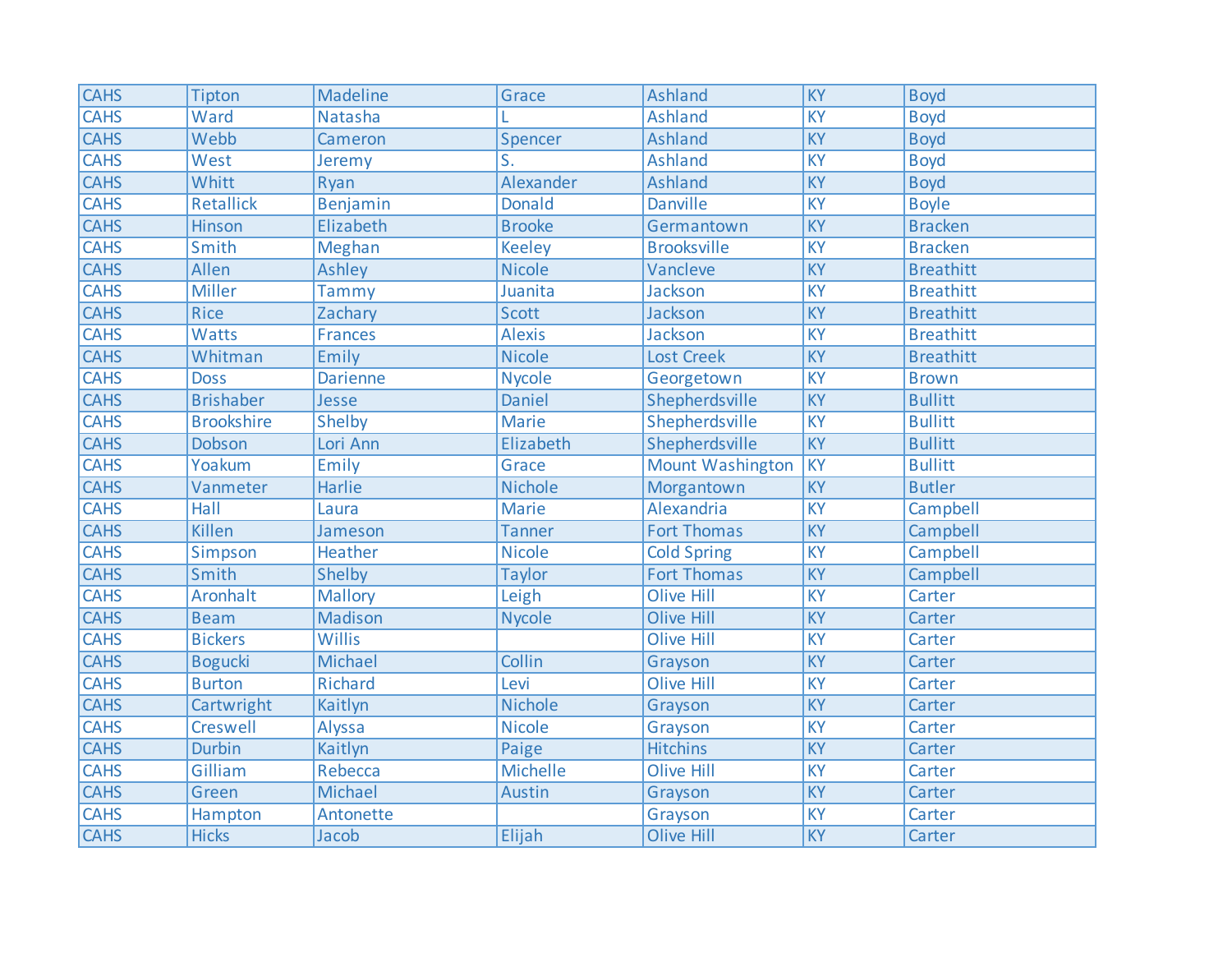| <b>CAHS</b> | Hutchinson        | Kalei           | <b>Starr</b>    | <b>Olive Hill</b> | $\overline{KY}$ | Carter         |
|-------------|-------------------|-----------------|-----------------|-------------------|-----------------|----------------|
| <b>CAHS</b> | James             | Zachary         | <b>Trent</b>    | <b>Olive Hill</b> | KY              | Carter         |
| <b>CAHS</b> | Little            | Haley           | <b>Nicole</b>   | <b>Olive Hill</b> | <b>KY</b>       | Carter         |
| <b>CAHS</b> | Lizotte           | Dakotah         | Austin          | <b>Olive Hill</b> | <b>KY</b>       | Carter         |
| <b>CAHS</b> | Mann              | Jacey           | Rachelle        | <b>Olive Hill</b> | KY              | Carter         |
| <b>CAHS</b> | Marsh             | <b>Kara</b>     | Grace           | Grayson           | KY              | Carter         |
| <b>CAHS</b> | <b>Mason</b>      | <b>Tiffany</b>  | <b>Breanna</b>  | <b>Olive Hill</b> | <b>KY</b>       | Carter         |
| <b>CAHS</b> | <b>McDavid</b>    | <b>Trisha</b>   | <b>Noel</b>     | Grayson           | KY              | Carter         |
| <b>CAHS</b> | Millikan          | Jordan          | Lee             | <b>Olive Hill</b> | <b>KY</b>       | Carter         |
| <b>CAHS</b> | <b>Napier</b>     | <b>Trey</b>     | A               | <b>Olive Hill</b> | KY              | Carter         |
| <b>CAHS</b> | Paul              | Caleb           | Michael         | <b>Olive Hill</b> | <b>KY</b>       | Carter         |
| <b>CAHS</b> | Porter            | Matthew         | <b>Steven</b>   | <b>Olive Hill</b> | <b>KY</b>       | Carter         |
| <b>CAHS</b> | Porter            | <b>Tiffany</b>  | <b>Nicole</b>   | <b>Olive Hill</b> | <b>KY</b>       | Carter         |
| <b>CAHS</b> | <b>Salyers</b>    | <b>Tyler</b>    | Zane            | <b>Olive Hill</b> | <b>KY</b>       | Carter         |
| <b>CAHS</b> | <b>Tackett</b>    | Lakota          | Daneyl          | <b>Olive Hill</b> | <b>KY</b>       | Carter         |
| <b>CAHS</b> | Thompson          | Katlyn          | Dawn            | <b>Olive Hill</b> | $\overline{KY}$ | Carter         |
| <b>CAHS</b> | Wilburn           | Riley           | $J\overline{C}$ | <b>Olive Hill</b> | KY              | Carter         |
| <b>CAHS</b> | <b>Birkes</b>     | Colby           | Lawrence        | Winchester        | KY              | <b>Clark</b>   |
| <b>CAHS</b> | <b>Birkes</b>     | <b>Donald</b>   | Luke            | Winchester        | KY              | Clark          |
| <b>CAHS</b> | Cassidy-Vogel     | <b>Bailie</b>   | N               | Winchester        | KY              | Clark          |
| CAHS        | <b>Easterling</b> | Abby            | Lauryn          | Winchester        | <b>KY</b>       | Clark          |
| <b>CAHS</b> | Howard            | <b>Kasey</b>    | <b>Mariah</b>   | Winchester        | KY              | <b>Clark</b>   |
| <b>CAHS</b> | Kaichi            | Andrea          | Lee             | Winchester        | <b>KY</b>       | Clark          |
| <b>CAHS</b> | McIntosh          | Audra           | Lynn            | Winchester        | KY              | Clark          |
| <b>CAHS</b> | <b>McMurtrey</b>  | Makayla         |                 | Winchester        | KY              | <b>Clark</b>   |
| <b>CAHS</b> | Vetter            | <b>Theresa</b>  | <b>Marie</b>    | Winchester        | KY              | Clark          |
| <b>CAHS</b> | Williamson        | <b>Trevor</b>   | Allen           | Winchester        | <b>KY</b>       | Clark          |
| <b>CAHS</b> | <b>Howard</b>     | <b>Skylar</b>   | D               | <b>Sandy Hook</b> | $\overline{KY}$ | <b>Elliott</b> |
| <b>CAHS</b> | Rowe              | <b>Hailey</b>   | Kaylyn          | <b>Sandy Hook</b> | <b>KY</b>       | <b>Elliott</b> |
| <b>CAHS</b> | <b>Salyers</b>    | <b>Nicholas</b> |                 | <b>Sandy Hook</b> | KY              | <b>Elliott</b> |
| <b>CAHS</b> | Wright            | <b>Kelsey</b>   | D               | <b>Sandy Hook</b> | KY              | <b>Elliott</b> |
| <b>CAHS</b> | <b>Banks</b>      | <b>Dallas</b>   | B               | Lexington         | KY              | Fayette        |
| <b>CAHS</b> | <b>Bingham</b>    | Caroline        | Rebecca         | Lexington         | KY              | Fayette        |
| <b>CAHS</b> | <b>Chambers</b>   | Michael         | Robert          | Lexington         | KY              | Fayette        |
| <b>CAHS</b> | Copley            | Caroline        | $\overline{N}$  | Lexington         | <b>KY</b>       | Fayette        |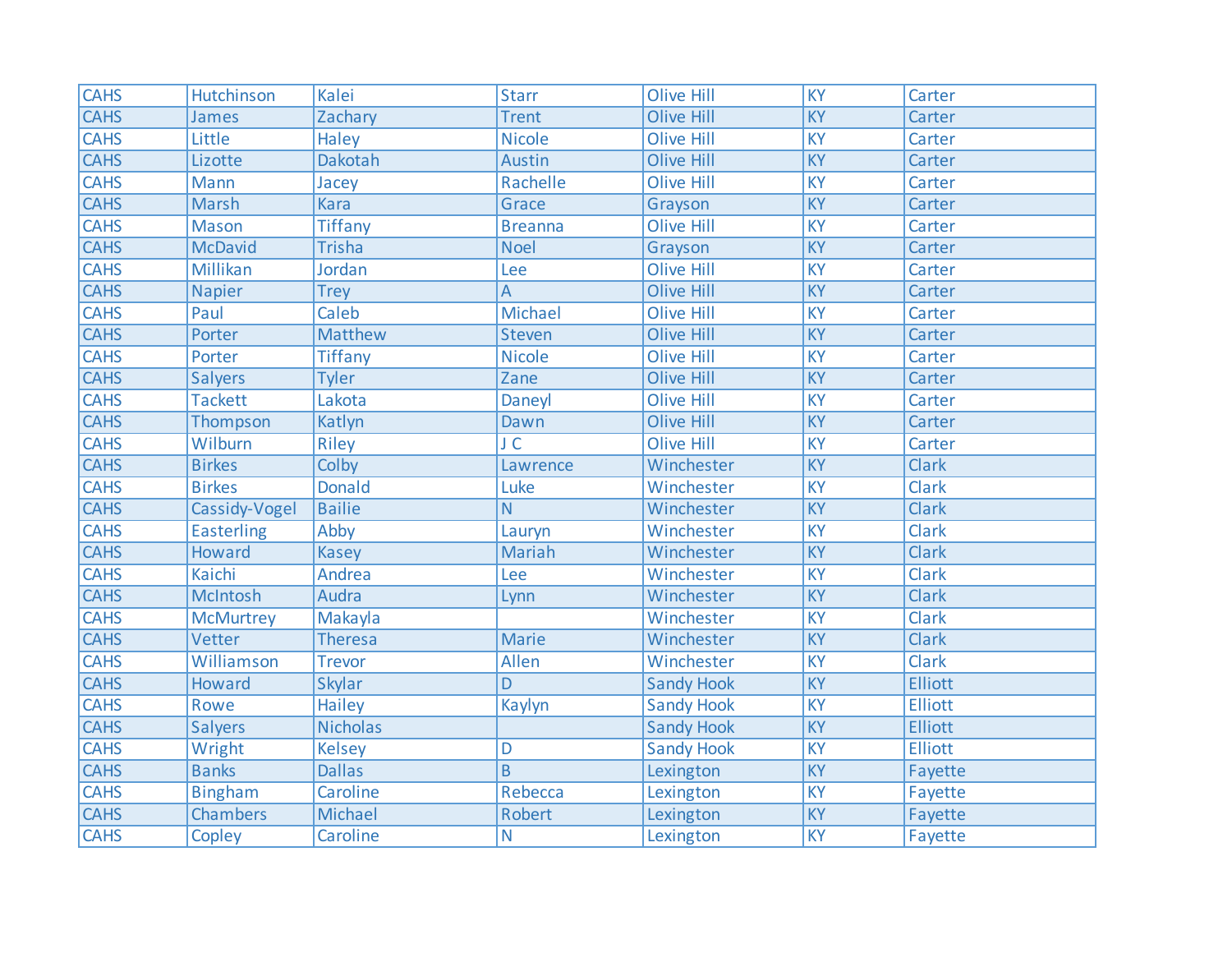| <b>CAHS</b> | Cox              | Reagan          | MacKenzie     | Lexington         | $\overline{KY}$ | Fayette        |
|-------------|------------------|-----------------|---------------|-------------------|-----------------|----------------|
| <b>CAHS</b> | Cruse            | Lauren          | <b>Nicole</b> | Lexington         | KY              | Fayette        |
| <b>CAHS</b> | <b>Dufour</b>    | Amanda          |               | Lexington         | <b>KY</b>       | Fayette        |
| <b>CAHS</b> | Faulkner         | Ashley          | Renee         | Lexington         | <b>KY</b>       | Fayette        |
| <b>CAHS</b> | Helton           | Judy            |               | Lexington         | KY              | Fayette        |
| <b>CAHS</b> | Hogan            | Alyssa          | А             | Lexington         | KY              | Fayette        |
| <b>CAHS</b> | Ketz             | Elizabeth       | Paige         | Lexington         | KY              | Fayette        |
| <b>CAHS</b> | Lange            | <b>Steven</b>   | Gladfelter    | Lexington         | KY              | Fayette        |
| <b>CAHS</b> | Lindsay          | Evan            | A             | Lexington         | KY              | Fayette        |
| <b>CAHS</b> | Lucido           | McKayla         |               | Lexington         | KY              | Fayette        |
| <b>CAHS</b> | Mahan            | Cameron         |               | Lexington         | KY              | Fayette        |
| <b>CAHS</b> | <b>McCarty</b>   | Benjamin        | <b>Robert</b> | Lexington         | <b>KY</b>       | Fayette        |
| <b>CAHS</b> | Meacham          | Madison         | N             | Lexington         | KY              | Fayette        |
| <b>CAHS</b> | <b>Moore</b>     | Malaysia        | <b>Denise</b> | Lexington         | KY              | Fayette        |
| <b>CAHS</b> | Psimer           | Ana             | Elizabeth     | Lexington         | KY              | Fayette        |
| <b>CAHS</b> | <b>Taylor</b>    | <b>Emma</b>     | Karen         | Lexington         | $\overline{KY}$ | Fayette        |
| <b>CAHS</b> | <b>Truitt</b>    | Kathryn         | Lacy          | Lexington         | KY              | Fayette        |
| <b>CAHS</b> | Warner           | <b>Danielle</b> | F             | Lexington         | KY              | Fayette        |
| <b>CAHS</b> | Clay             | Sean            | <b>Thomas</b> | <b>Ewing</b>      | <b>KY</b>       | <b>Fleming</b> |
| <b>CAHS</b> | Crawford         | Paige           | Markwell      | Flemingsburg      | KY              | Fleming        |
| <b>CAHS</b> | Justice          | <b>Tiffany</b>  | L             | Flemingsburg      | KY              | <b>Fleming</b> |
| <b>CAHS</b> | Leach            | Julianna        | <b>Marie</b>  | <b>Ewing</b>      | KY              | <b>Fleming</b> |
| <b>CAHS</b> | Lewis            | Sarah           | Larae         | Hillsboro         | KY              | Fleming        |
| <b>CAHS</b> | Marshall         | Haylee          | <b>Brooke</b> | Flemingsburg      | KY              | Fleming        |
| <b>CAHS</b> | Puente           | Laura           | Veronica      | Flemingsburg      | KY              | Fleming        |
| <b>CAHS</b> | <b>Sparks</b>    | Andrea          | D             | Hillsboro         | <b>KY</b>       | Fleming        |
| <b>CAHS</b> | <b>Baker</b>     | <b>Melissa</b>  | Joy           | <b>Martin</b>     | KY              | Floyd          |
| <b>CAHS</b> | <b>Belt</b>      | Kierstin        | <b>Marie</b>  | <b>Stanville</b>  | $\overline{KY}$ | Floyd          |
| <b>CAHS</b> | <b>Blackburn</b> | Adrianna        | Cheyenne      | <b>Blue River</b> | KY              | Floyd          |
| <b>CAHS</b> | <b>Blackburn</b> | Timothy         | <b>David</b>  | Prestonsburg      | KY              | Floyd          |
| <b>CAHS</b> | <b>Bryant</b>    | Meghan          | Reece         | Martin            | KY              | Floyd          |
| <b>CAHS</b> | <b>Combs</b>     | Amy             | <b>Nicole</b> | Wayland           | KY              | Floyd          |
| <b>CAHS</b> | Cooley           | Gregory         | Austin        | Prestonsburg      | KY              | Floyd          |
| <b>CAHS</b> | <b>Elswick</b>   | Jazmyn          | <b>Rheiss</b> | Hi Hat            | KY              | Floyd          |
| <b>CAHS</b> | Frasure          | Jonathan        | Daniel        | Grethel           | KY              | Floyd          |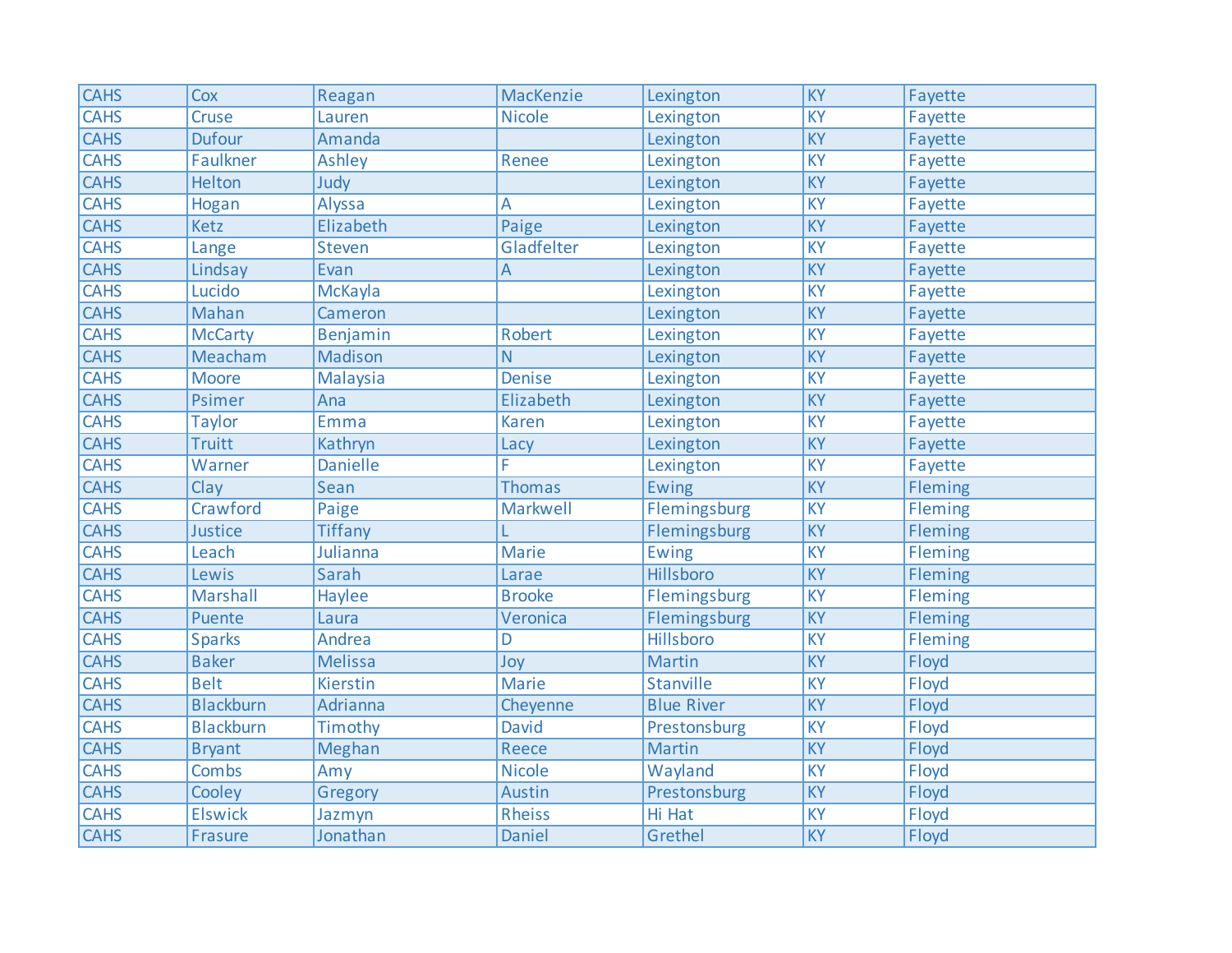| <b>CAHS</b> | Hall            | Anthony         | <b>Byron</b>    | <b>Beaver</b>      | KY              | Floyd    |
|-------------|-----------------|-----------------|-----------------|--------------------|-----------------|----------|
| <b>CAHS</b> | Hall            | <b>Tanner</b>   | Ray             | Prestonsburg       | KY              | Floyd    |
| <b>CAHS</b> | <b>Hatfield</b> | <b>Brianne</b>  | Raye            | Prestonsburg       | KY              | Floyd    |
| <b>CAHS</b> | <b>Hatfield</b> | <b>Macie</b>    | Clarissa        | Dana               | <b>KY</b>       | Floyd    |
| <b>CAHS</b> | <b>Hicks</b>    | Kaytlyn         | Rose            | <b>David</b>       | KY              | Floyd    |
| <b>CAHS</b> | <b>Knott</b>    | <b>Taylor</b>   | <b>Brooke</b>   | <b>Mc Dowell</b>   | $\overline{KY}$ | Floyd    |
| <b>CAHS</b> | <b>Nelson</b>   | John            | Chad            | Prestonsburg       | $\overline{KY}$ | Floyd    |
| <b>CAHS</b> | <b>Pitts</b>    | Patrick         | Lee             | <b>Blue River</b>  | KY              | Floyd    |
| <b>CAHS</b> | Smith           | Cheyenne        | Lee             | Garrett            | <b>KY</b>       | Floyd    |
| <b>CAHS</b> | Smith           | Jessica         | $\mathsf R$     | Prestonsburg       | $\overline{KY}$ | Floyd    |
| <b>CAHS</b> | Waddles         | Gabrielle       | Renee           | <b>David</b>       | KY              | Floyd    |
| <b>CAHS</b> | Wallace         | Stephanie       | Ann             | Prestonsburg       | KY              | Floyd    |
| <b>CAHS</b> | Campbell        | Kyler           | <b>Scott</b>    | Frankfort          | KY              | Franklin |
| <b>CAHS</b> | Jones           | <b>Danielle</b> | Christian       | Frankfort          | KY              | Franklin |
| <b>CAHS</b> | Jordan          | James           | Harmon          | Frankfort          | $\overline{KY}$ | Franklin |
| <b>CAHS</b> | O'Dell          | Chase           | M               | Frankfort          | $\overline{KY}$ | Franklin |
| <b>CAHS</b> | Wallace         | Madison         | Lea             | Frankfort          | KY              | Franklin |
| <b>CAHS</b> | Hearne          | <b>Kylee</b>    | Anne            | Sparta             | KY              | Gallatin |
| <b>CAHS</b> | <b>Hocker</b>   | <b>Breonna</b>  | Elizabeth       | Lancaster          | KY              | Garrard  |
| <b>CAHS</b> | Maher           | Cara            | <b>Nicole</b>   | Lancaster          | KY              | Garrard  |
| <b>CAHS</b> | Dungan          | <b>Braydon</b>  | Lincoln         | Williamstown       | KY              | Grant    |
| <b>CAHS</b> | Johnson         | <b>Terra</b>    | Lane            | Dry Ridge          | $\overline{KY}$ | Grant    |
| <b>CAHS</b> | Walker          | <b>Marcie</b>   | Rayann          | Dry Ridge          | KY              | Grant    |
| <b>CAHS</b> | Andueza         | <b>Niah</b>     | <b>Sherain</b>  | <b>South Shore</b> | KY              | Greenup  |
| <b>CAHS</b> | <b>Brown</b>    | Candida         |                 | Greenup            | $\overline{KY}$ | Greenup  |
| <b>CAHS</b> | Campbell        | <b>Desirae</b>  | <b>Nicole</b>   | South Portsmouth   | $\overline{KY}$ | Greenup  |
| <b>CAHS</b> | <b>Daniels</b>  | <b>Katie</b>    | Jo              | Greenup            | <b>KY</b>       | Greenup  |
| <b>CAHS</b> | Dean            | Andrea          | <b>Nicole</b>   | Greenup            | $\overline{KY}$ | Greenup  |
| <b>CAHS</b> | <b>Diedrich</b> | Sarah           | <b>May Rose</b> | Wurtland           | KY              | Greenup  |
| <b>CAHS</b> | <b>Dunford</b>  | Misti           | N.              | Flatwoods          | KY              | Greenup  |
| <b>CAHS</b> | Garvin          | Ethan           | <b>Scott</b>    | Argillite          | KY              | Greenup  |
| <b>CAHS</b> | Hale            | Cyle            | <b>Douglas</b>  | <b>South Shore</b> | <b>KY</b>       | Greenup  |
| <b>CAHS</b> | Hannah          | Sarah           | Jayne           | Greenup            | KY              | Greenup  |
| <b>CAHS</b> | <b>Holbrook</b> | <b>Margie</b>   | <b>Nell</b>     | Raceland           | $\overline{KY}$ | Greenup  |
| <b>CAHS</b> | Johnson         | Paige           | E               | Greenup            | KY              | Greenup  |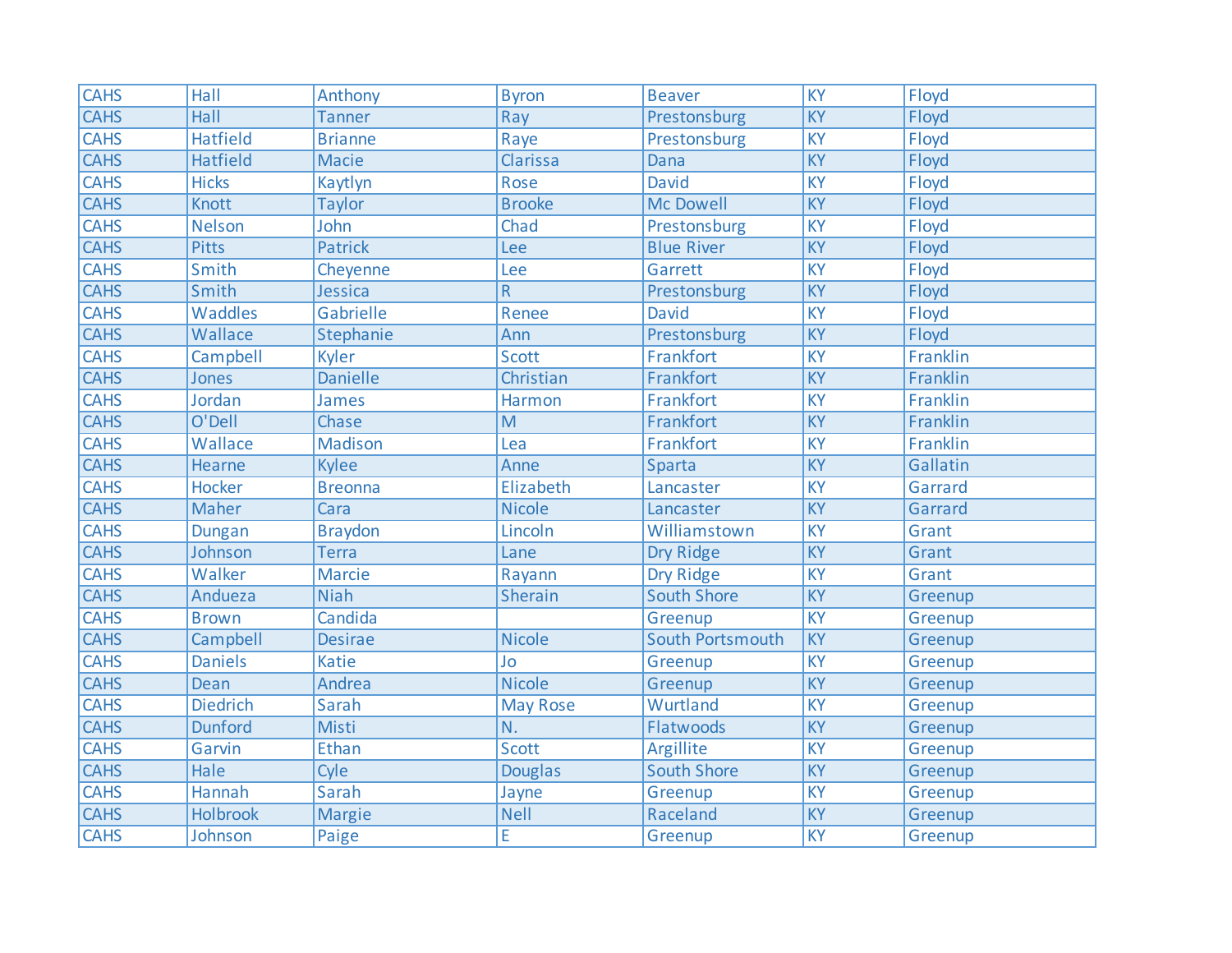| <b>CAHS</b> | Keeton            | Julianna        | <b>Marie</b>     | Flatwoods          | $\overline{KY}$ | Greenup          |
|-------------|-------------------|-----------------|------------------|--------------------|-----------------|------------------|
| <b>CAHS</b> | <b>Kouns</b>      | <b>Dylan</b>    |                  | <b>South Shore</b> | <b>KY</b>       | Greenup          |
| <b>CAHS</b> | <b>McKee</b>      | Melody          | <b>Ann Marie</b> | Worthington        | KY              | Greenup          |
| <b>CAHS</b> | Quesenberry       | Sophie          | Louise           | Flatwoods          | $\overline{KY}$ | Greenup          |
| <b>CAHS</b> | Quillen           | Alexandra       | Carol            | Greenup            | KY              | Greenup          |
| <b>CAHS</b> | Salvino           | <b>Tara</b>     | Leigh            | Flatwoods          | KY              | Greenup          |
| <b>CAHS</b> | <b>Stettner</b>   | Hanna           | Leigh            | Worthington        | $\overline{KY}$ | Greenup          |
| <b>CAHS</b> | Stevenson         | <b>Sahara</b>   | Shay             | <b>Russell</b>     | KY              | Greenup          |
| <b>CAHS</b> | Thompson          | <b>McKenzie</b> | <b>Tahler</b>    | South Portsmouth   | KY              | Greenup          |
| <b>CAHS</b> | <b>McCann</b>     | Carson          | <b>Daniel</b>    | Elizabethtown      | $\overline{KY}$ | Hardin           |
| <b>CAHS</b> | White             | Alyssa          | <b>Diane</b>     | Sonora             | KY              | Hardin           |
| <b>CAHS</b> | <b>Bush</b>       | Jacob           |                  | Closplint          | KY              | Harlan           |
| <b>CAHS</b> | Pate              | Ursula          | <b>Graice</b>    | Pendleton          | $\overline{KY}$ | Henry            |
| <b>CAHS</b> | <b>Robbins</b>    | <b>Tyler</b>    | <b>Elliott</b>   | Campbellsburg      | <b>KY</b>       | Henry            |
| <b>CAHS</b> | <b>Adkins</b>     | Kendall         | Clarice          | Hanson             | KY              | <b>Hopkins</b>   |
| <b>CAHS</b> | Opdycke           | Jazmine         |                  | <b>McKee</b>       | $\overline{KY}$ | Jackson          |
| <b>CAHS</b> | <b>Adams</b>      | Phillip         | Gordon           | Prospect           | KY              | Jefferson        |
| <b>CAHS</b> | <b>Azzara</b>     | <b>Katie</b>    | Loree            | Louisville         | <b>KY</b>       | Jefferson        |
| <b>CAHS</b> | <b>Broadhurst</b> | Janessa         | Jadelyn          | Louisville         | KY              | <b>Jefferson</b> |
| <b>CAHS</b> | <b>Bruce</b>      | <b>Noah</b>     | S                | Louisville         | <b>KY</b>       | Jefferson        |
| <b>CAHS</b> | <b>Buren</b>      | <b>Baily</b>    | <b>Marie</b>     | Louisville         | KY              | Jefferson        |
| <b>CAHS</b> | Foreman           | <b>Skyler</b>   | <b>Nicole</b>    | Louisville         | KY              | <b>Jefferson</b> |
| <b>CAHS</b> | French            | <b>Harrison</b> | Seton            | Louisville         | KY              | Jefferson        |
| <b>CAHS</b> | French            | William         | Joseph           | Louisville         | <b>KY</b>       | <b>Jefferson</b> |
| <b>CAHS</b> | Gipson            | <b>Hannah</b>   | $\overline{M}$   | Louisville         | $\overline{KY}$ | Jefferson        |
| <b>CAHS</b> | Humphrey          | Kyrsten         | <b>Nicole</b>    | Louisville         | KY              | Jefferson        |
| <b>CAHS</b> | Lancaster         | <b>Brittany</b> | <b>Nichole</b>   | Louisville         | $\overline{KY}$ | Jefferson        |
| <b>CAHS</b> | <b>McKinney</b>   | <b>Tiffany</b>  | RaeAnne          | Louisville         | $\overline{KY}$ | Jefferson        |
| <b>CAHS</b> | <b>McMillan</b>   | Ryan            |                  | Prospect           | KY              | Jefferson        |
| CAHS        | Quiggins          | <b>Everett</b>  | Ray              | Louisville         | <b>KY</b>       | Jefferson        |
| <b>CAHS</b> | <b>Roberts</b>    | Magenta         |                  | Louisville         | KY              | Jefferson        |
| <b>CAHS</b> | Satterly          | Timothy         | James            | Louisville         | <b>KY</b>       | Jefferson        |
| <b>CAHS</b> | Schoenlaub        | Emily           | <b>Morgan</b>    | Louisville         | KY              | Jefferson        |
| <b>CAHS</b> | <b>Shabazz</b>    | <b>Malik</b>    |                  | Louisville         | KY              | Jefferson        |
| <b>CAHS</b> | Smith             | <b>Morgan</b>   | Lyssa            | Louisville         | KY              | Jefferson        |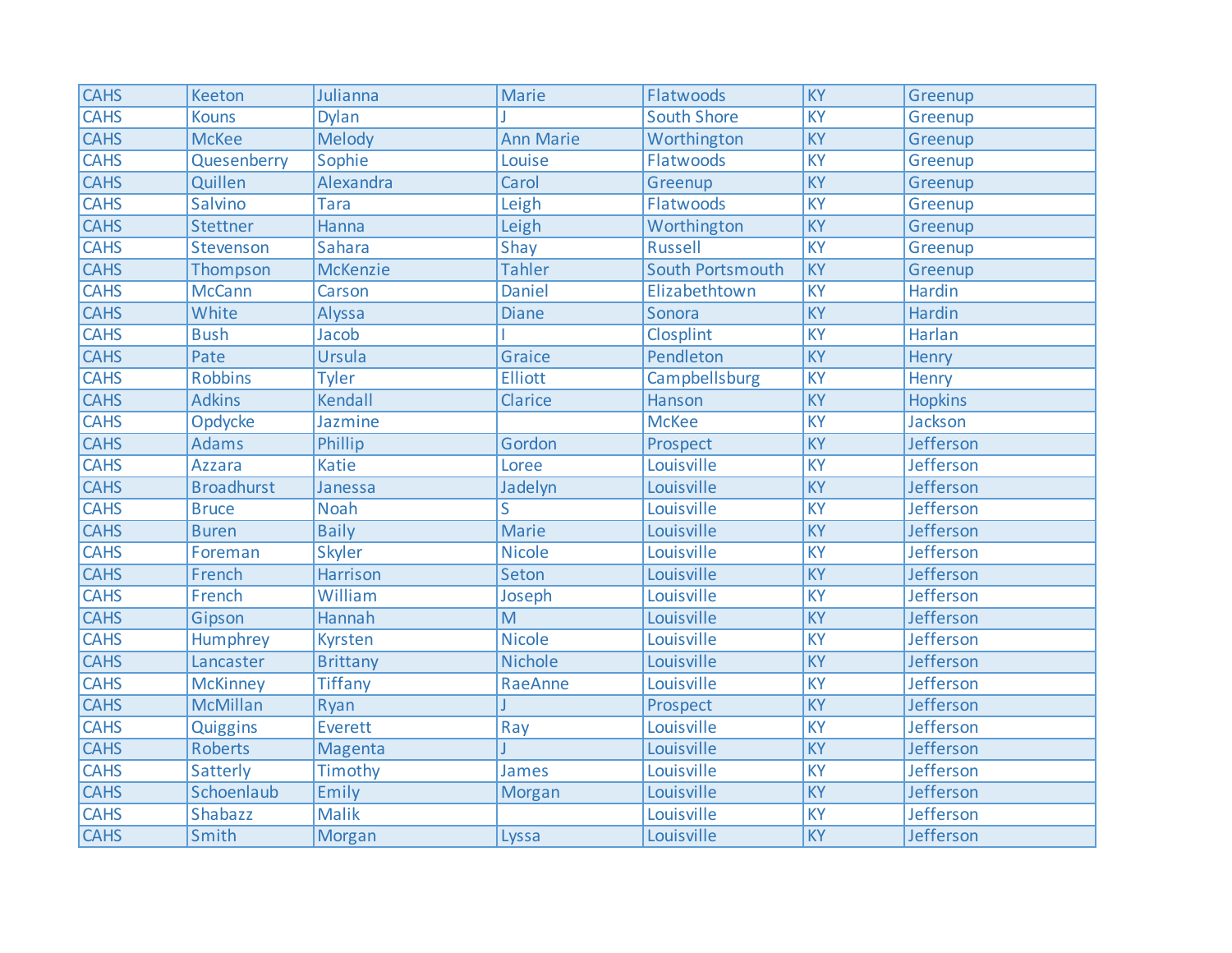| <b>CAHS</b> | Snider          | Jacob          | K               | Louisville         | $\overline{KY}$ | <b>Jefferson</b> |
|-------------|-----------------|----------------|-----------------|--------------------|-----------------|------------------|
| <b>CAHS</b> | Spurrier        | Lianna         | J.              | Louisville         | $\overline{KY}$ | Jefferson        |
| <b>CAHS</b> | <b>Taylor</b>   | Chase          |                 | Louisville         | <b>KY</b>       | <b>Jefferson</b> |
| <b>CAHS</b> | Wells           | <b>Tiffany</b> | $\overline{M}$  | Louisville         | <b>KY</b>       | <b>Jefferson</b> |
| <b>CAHS</b> | Whitlock        | Ronald         | Luke            | Louisville         | <b>KY</b>       | Jefferson        |
| <b>CAHS</b> | Williams        | Savannah       | K               | Louisville         | KY              | Jefferson        |
| <b>CAHS</b> | Wilson          | Makenzie       | Sue             | <b>Fairdale</b>    | <b>KY</b>       | Jefferson        |
| <b>CAHS</b> | <b>Back</b>     | Cameron        | $\overline{A}$  | Nicholasville      | KY              | Jessamine        |
| <b>CAHS</b> | <b>Masters</b>  | Stephanie      | Rene            | Nicholasville      | KY              | Jessamine        |
| <b>CAHS</b> | Roddy           | Samantha       | Renee           | Nicholasville      | KY              | Jessamine        |
| <b>CAHS</b> | <b>Blair</b>    | Andrea         |                 | Staffordsville     | <b>KY</b>       | Johnson          |
| <b>CAHS</b> | Blankenship     | <b>Nichole</b> | <b>Kathleen</b> | Thelma             | <b>KY</b>       | Johnson          |
| <b>CAHS</b> | <b>Bowen</b>    | Courtney       | Michelle        | Hagerhill          | $\overline{KY}$ | Johnson          |
| <b>CAHS</b> | <b>Hall</b>     | Casandra       | Lynne           | <b>Meally</b>      | $\overline{KY}$ | Johnson          |
| <b>CAHS</b> | Hayden          | Kimberly       | <b>Michelle</b> | Thelma             | $\overline{KY}$ | Johnson          |
| <b>CAHS</b> | Laforce         | Sahara         | <b>Brook</b>    | Van Lear           | $\overline{KY}$ | Johnson          |
| <b>CAHS</b> | Little          | Johnna         | <b>Brooke</b>   | <b>East Point</b>  | KY              | Johnson          |
| <b>CAHS</b> | <b>McCauley</b> | <b>Alicia</b>  |                 | Paintsville        | KY              | Johnson          |
| <b>CAHS</b> | <b>McCoy</b>    | Whitney        | Michelle        | <b>Hager Hill</b>  | KY              | Johnson          |
| <b>CAHS</b> | <b>Mullins</b>  | Joshua         | <b>Todd</b>     | <b>Oil Springs</b> | KY              | Johnson          |
| <b>CAHS</b> | Pelphrey        | Andy           |                 | Stambaugh          | <b>KY</b>       | Johnson          |
| <b>CAHS</b> | Pemberton       | Logan          | <b>Reed</b>     | River              | $\overline{KY}$ | Johnson          |
| <b>CAHS</b> | Price           | Lakin          | <b>Nicole</b>   | <b>Van Lear</b>    | <b>KY</b>       | Johnson          |
| <b>CAHS</b> | <b>Rice</b>     | <b>Patrick</b> | D               | Wittensville       | KY              | Johnson          |
| <b>CAHS</b> | Rowland         | <b>Tara</b>    | Lynn            | Wittensville       | $\overline{KY}$ | Johnson          |
| <b>CAHS</b> | <b>Salyers</b>  | Jimmy          | Dean            | Paintsville        | KY              | Johnson          |
| <b>CAHS</b> | Short           | <b>Daniel</b>  | Wayne           | <b>Meally</b>      | <b>KY</b>       | Johnson          |
| <b>CAHS</b> | Slone           | Jenna          | Ē               | <b>Sitka</b>       | $\overline{KY}$ | Johnson          |
| <b>CAHS</b> | Slone           | Olivia         | <b>Noel</b>     | <b>Van Lear</b>    | $\overline{KY}$ | Johnson          |
| <b>CAHS</b> | Smith           | Clay           | D               | Hagerhill          | $\overline{KY}$ | Johnson          |
| <b>CAHS</b> | Chenot          | <b>Morgan</b>  | Sierra          | Independence       | KY              | Kenton           |
| <b>CAHS</b> | Cook            | Sydney         | <b>Alicia</b>   | Edgewood           | KY              | Kenton           |
| <b>CAHS</b> | Flanagan        | <b>Maggie</b>  | Irene           | Edgewood           | KY              | Kenton           |
| <b>CAHS</b> | Giles           | <b>Theresa</b> |                 | Covington          | KY              | Kenton           |
| <b>CAHS</b> | Likens          | Jennifer       | <b>Marie</b>    | Covington          | <b>KY</b>       | Kenton           |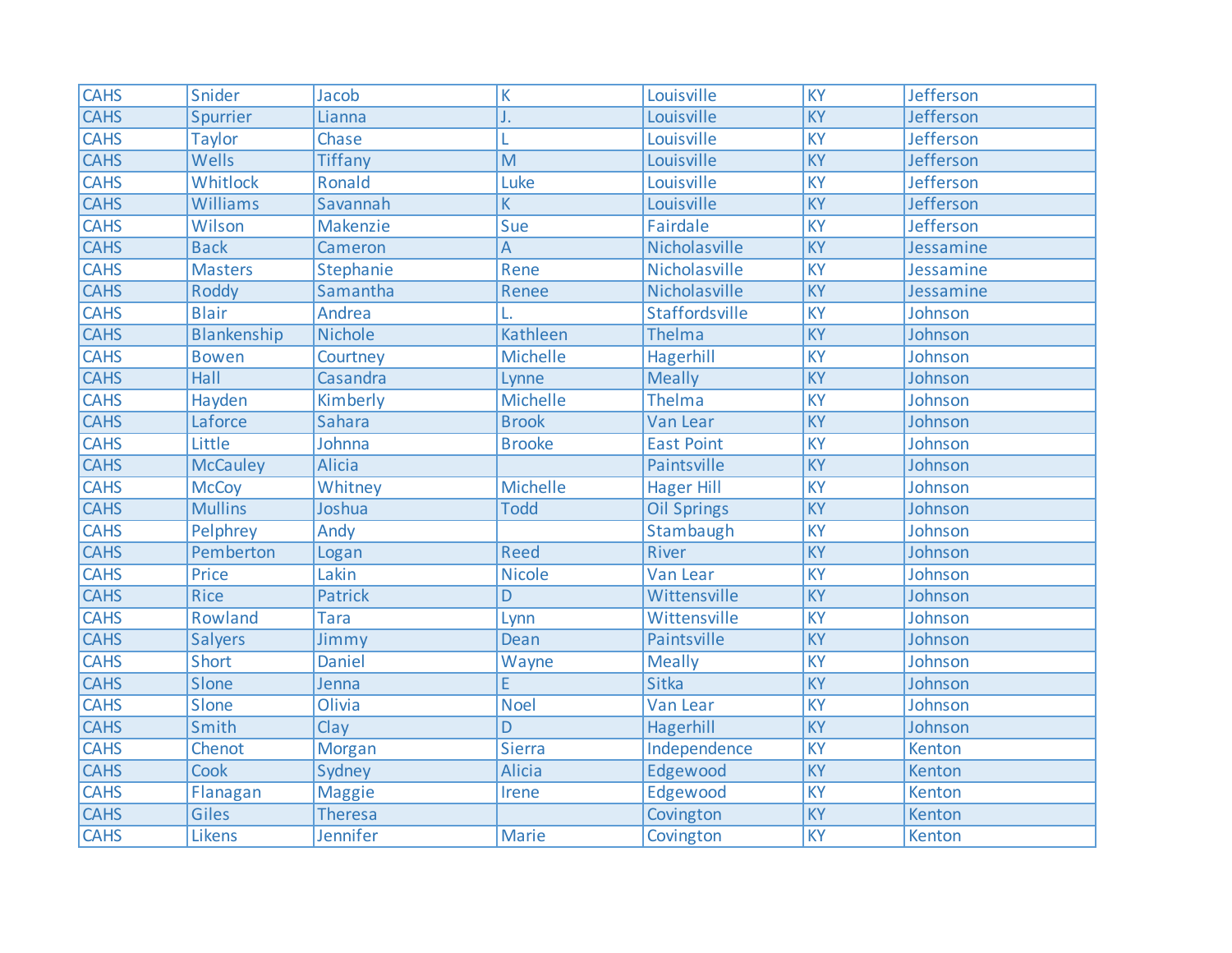| <b>CAHS</b> | Long            | Erin            | <b>Sinead</b>   | Eaglewood           | $\overline{KY}$ | Kenton         |
|-------------|-----------------|-----------------|-----------------|---------------------|-----------------|----------------|
| <b>CAHS</b> | <b>Morehead</b> | Anna            | <b>Marie</b>    | Independence        | KY              | Kenton         |
| <b>CAHS</b> | Tupman          | <b>Maggie</b>   | Rose            | Covington           | <b>KY</b>       | Kenton         |
| <b>CAHS</b> | <b>Baum</b>     | <b>Kirstin</b>  | <b>Mae</b>      | Emmalena            | <b>KY</b>       | <b>Knott</b>   |
| <b>CAHS</b> | Stidham         | Lindsay         | <b>Diana</b>    | Hindman             | KY              | Knott          |
| <b>CAHS</b> | Hinkle          | <b>Tristan</b>  | Chandler        | Gray                | KY              | <b>Knox</b>    |
| <b>CAHS</b> | Hodge           | Angela          | D               | Upton               | $\overline{KY}$ | Larue          |
| <b>CAHS</b> | Allen           | Cassandra       | Dawn            | Louisa              | KY              | Lawrence       |
| <b>CAHS</b> | Lemaster        | <b>Audrey</b>   | Grace           | Louisa              | KY              | Lawrence       |
| <b>CAHS</b> | <b>Muncy</b>    | Amethyst        | Abraella        | Louisa              | KY              | Lawrence       |
| <b>CAHS</b> | Saul            | <b>Karena</b>   | Joetta          | Louisa              | KY              | Lawrence       |
| <b>CAHS</b> | <b>Sparks</b>   | <b>Tamara</b>   | Charleen        | Louisa              | <b>KY</b>       | Lawrence       |
| <b>CAHS</b> | <b>Triplett</b> | <b>Tiffany</b>  | <b>Nicole</b>   | Louisa              | $\overline{KY}$ | Lawrence       |
| <b>CAHS</b> | Pugh            | <b>Morgan</b>   | <b>Danielle</b> | <b>Essie</b>        | <b>KY</b>       | Leslie         |
| <b>CAHS</b> | <b>Adams</b>    | Hannah          | R               | Letcher             | $\overline{KY}$ | Letcher        |
| <b>CAHS</b> | Chadwell        | <b>Tara</b>     |                 | Whitesburg          | $\overline{KY}$ | Letcher        |
| <b>CAHS</b> | Collier         | Kristen         |                 | Whitesburg          | KY              | Letcher        |
| <b>CAHS</b> | Craft           | <b>Sara</b>     | Kay             | <b>Jenkins</b>      | KY              | Letcher        |
| <b>CAHS</b> | Everly          | <b>Tamara</b>   | <b>Nichole</b>  | <b>Mayking</b>      | KY              | Letcher        |
| <b>CAHS</b> | Hall            | Emily           | Fayth           | <b>Jenkins</b>      | KY              | Letcher        |
| <b>CAHS</b> | <b>Hall</b>     | <b>McKinzie</b> | Scout           | <b>Maying</b>       | KY              | Letcher        |
| <b>CAHS</b> | Johnson         | <b>Katlin</b>   | Sheyleigh       | Jackhorn            | KY              | Letcher        |
| <b>CAHS</b> | <b>Douglas</b>  | Timothy         | Powell          | <b>Tollesboro</b>   | KY              | Lewis          |
| <b>CAHS</b> | Frye            | <b>Shanda</b>   | Jacquelynn      | Vanceburg           | KY              | Lewis          |
| <b>CAHS</b> | Lucas           | Shelby          | Lane            | Vanceburg           | $\overline{KY}$ | Lewis          |
| <b>CAHS</b> | Rayburn         | Nathan          | Lee             | Vanceburg           | <b>KY</b>       | Lewis          |
| <b>CAHS</b> | Wallingford     | <b>Tandy</b>    | <b>Nicole</b>   | Vanceburg           | $\overline{KY}$ | Lewis          |
| <b>CAHS</b> | Courtwright     | Cameron         | <b>Blake</b>    | <b>Stanford</b>     | $\overline{KY}$ | Lincoln        |
| <b>CAHS</b> | Newcomb         | <b>Tatum</b>    | Aleigha         | <b>Crab Orchard</b> | $\overline{KY}$ | Lincoln        |
| <b>CAHS</b> | <b>Stone</b>    | Lacey           | <b>Nicole</b>   | Hustonville         | $\overline{KY}$ | Lincoln        |
| <b>CAHS</b> | <b>Breyer</b>   | Hannah          | D               | Richmond            | KY              | Madison        |
| <b>CAHS</b> | Hurt            | <b>Jackson</b>  | Hall            | Richmond            | KY              | Madison        |
| <b>CAHS</b> | Moberly         | <b>Jakob</b>    | Dean            | Richmond            | KY              | Madison        |
| <b>CAHS</b> | Smith           | <b>Nicole</b>   | <b>Suzanne</b>  | Richmond            | KY              | <b>Madison</b> |
| <b>CAHS</b> | Spencer         | Chloe           |                 | Richmond            | KY              | Madison        |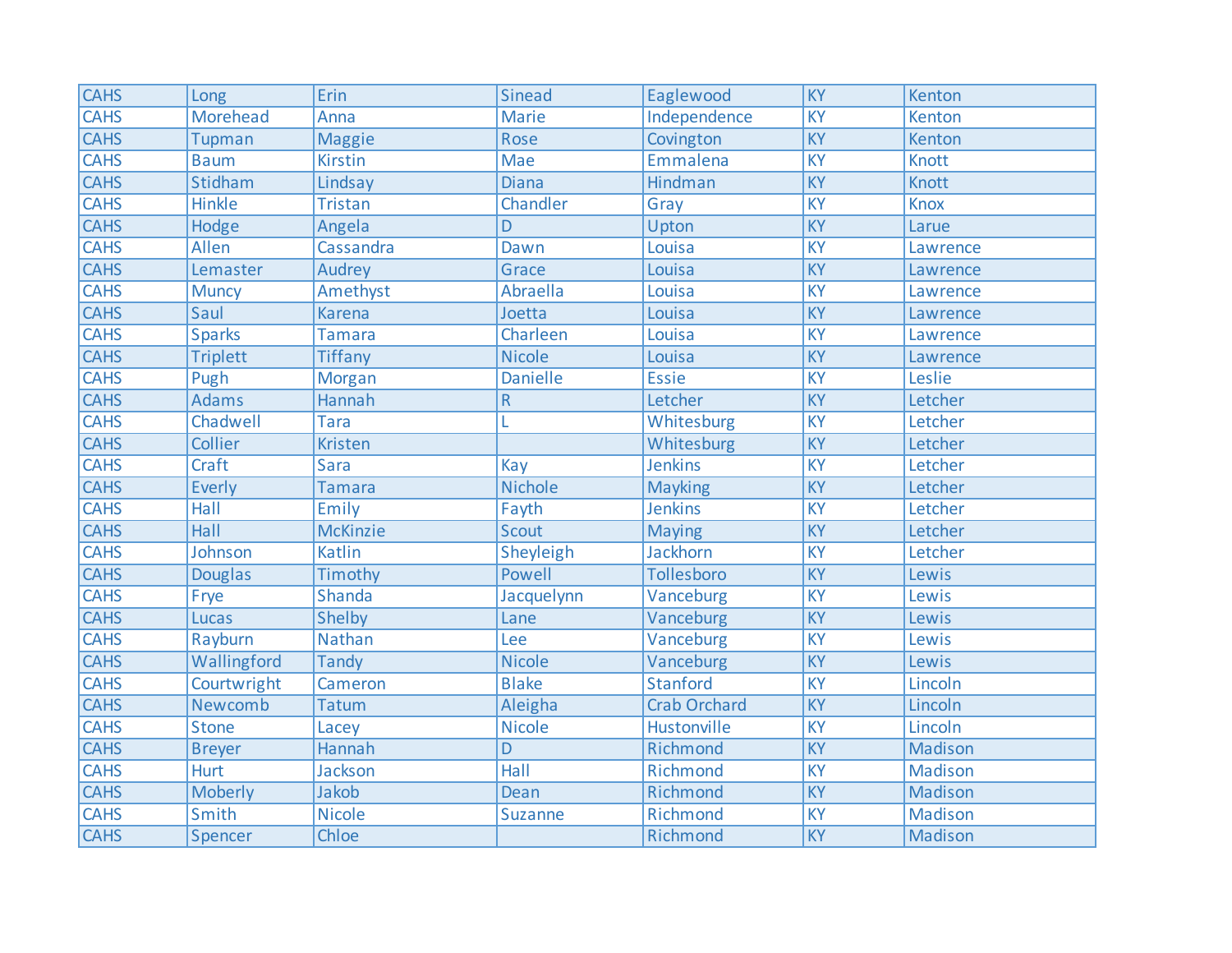| <b>CAHS</b> | <b>Von Mann</b>  | Elizabeth        | A               | Richmond           | KY              | <b>Madison</b>  |
|-------------|------------------|------------------|-----------------|--------------------|-----------------|-----------------|
| <b>CAHS</b> | <b>Basham</b>    | Shelbi           | Renee           | Salyersville       | KY              | Magoffin        |
| <b>CAHS</b> | Crace            | Linda            | Kaylyn          | Salyersville       | KY              | Magoffin        |
| <b>CAHS</b> | Craft            | Amanda           |                 | Salyersville       | $\overline{KY}$ | Magoffin        |
| <b>CAHS</b> | <b>Davis</b>     | Andrea           | Sue             | Salyersville       | KY              | Magoffin        |
| <b>CAHS</b> | Fisher           | Mikaela          | Linn            | Salyersville       | KY              | Magoffin        |
| <b>CAHS</b> | <b>Francis</b>   | <b>Hollibeth</b> | <b>MaGray</b>   | Salyersville       | $\overline{KY}$ | <b>Magoffin</b> |
| <b>CAHS</b> | Gamble           | Audreyanna       | Reva            | Salyersville       | KY              | Magoffin        |
| <b>CAHS</b> | Hale             | Sidney           | Lee             | Royalton           | <b>KY</b>       | <b>Magoffin</b> |
| <b>CAHS</b> | Hensley          | Quinton          | <b>David</b>    | Salyersville       | $\overline{KY}$ | <b>Magoffin</b> |
| <b>CAHS</b> | <b>Howard</b>    | Alissa           | Elynn           | Saylersville       | KY              | Magoffin        |
| <b>CAHS</b> | Howard           | Lindsey          |                 | Salyersville       | KY              | Magoffin        |
| <b>CAHS</b> | Howard           | Shawnda          | Mae             | Salyersville       | KY              | Magoffin        |
| <b>CAHS</b> | <b>Jenkins</b>   | Whitney          | Sha             | Salyersville       | KY              | Magoffin        |
| <b>CAHS</b> | Johnson          | Miranda          | Kay             | Falcon             | KY              | Magoffin        |
| <b>CAHS</b> | <b>McFarland</b> | Maxwell          |                 | Salyersville       | <b>KY</b>       | <b>Magoffin</b> |
| <b>CAHS</b> | Prater           | Sharon           | Kay             | Salyersville       | KY              | Magoffin        |
| <b>CAHS</b> | Wade             | <b>Shanley</b>   | Amelia          | Salyersville       | KY              | Magoffin        |
| <b>CAHS</b> | Watkins          | Elizabeth        | <b>Morgan</b>   | Salyersville       | KY              | Magoffin        |
| <b>CAHS</b> | Younce           | Haley            | Elizabeth       | Salyersville       | KY              | Magoffin        |
| <b>CAHS</b> | <b>Kirk</b>      | Lakin            | <b>Alexus</b>   | Inez               | <b>KY</b>       | Martin          |
| <b>CAHS</b> | <b>Maguire</b>   | Amber            |                 | Lovely             | $\overline{KY}$ | Martin          |
| <b>CAHS</b> | Maynard          | Timothy          | Lee             | Pilgrim            | <b>KY</b>       | <b>Martin</b>   |
| <b>CAHS</b> | Cottam           | Hayley           | <b>Nicole</b>   | Maysville          | KY              | Mason           |
| <b>CAHS</b> | <b>Davis</b>     | <b>Trey</b>      | Antonio         | Maysville          | $\overline{KY}$ | Mason           |
| <b>CAHS</b> | <b>Heflin</b>    | Jessica          | Carol           | Maysville          | KY              | Mason           |
| <b>CAHS</b> | Royse            | Jennifer         | A               | Maysville          | <b>KY</b>       | <b>Mason</b>    |
| <b>CAHS</b> | Grogan           | Joshua           | Eric            | Paducah            | $\overline{KY}$ | McCracken       |
| <b>CAHS</b> | <b>Blair</b>     | <b>Bailey</b>    | <b>Michelle</b> | <b>Brandenburg</b> | KY              | <b>Meade</b>    |
| <b>CAHS</b> | Witzleb          | Madison          | Kimberly        | <b>Brandenburg</b> | KY              | <b>Meade</b>    |
| <b>CAHS</b> | Cooper           | Matthew          | <b>David</b>    | Denniston          | KY              | <b>Menifee</b>  |
| <b>CAHS</b> | Heaton           | Alexandria       | <b>Noel</b>     | Frenchburg         | KY              | Menifee         |
| <b>CAHS</b> | Johnson          | Cody             | <b>Michael</b>  | Frenchburg         | KY              | <b>Menifee</b>  |
| <b>CAHS</b> | Sain             | John             | Garrett         | Frenchburg         | KY              | Menifee         |
| <b>CAHS</b> | <b>Stevens</b>   | <b>Haley</b>     | L               | Frenchburg         | KY              | Menifee         |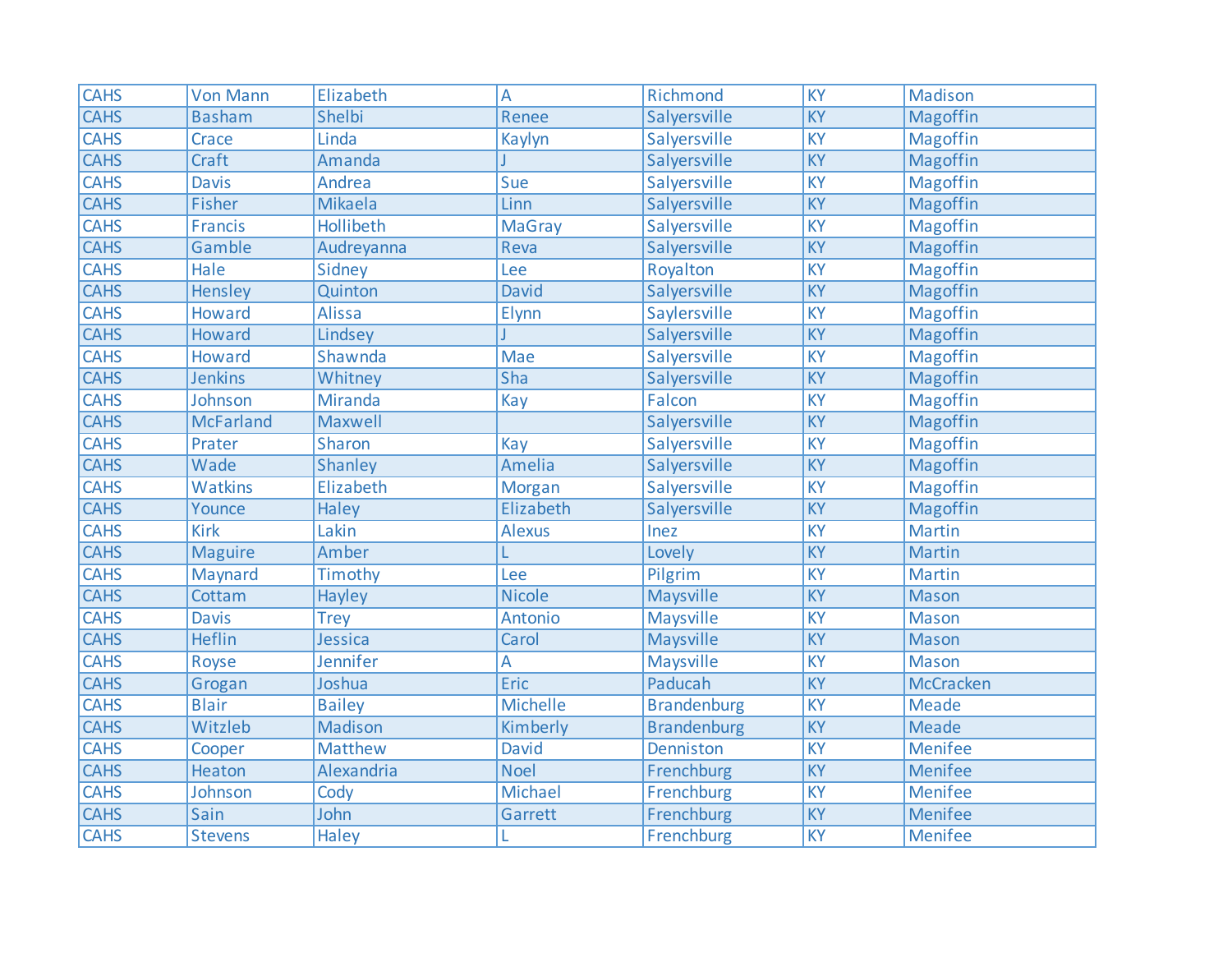| <b>CAHS</b> | White                | <b>Bailey</b>  | Haven              | Harrodsburg           | <b>KY</b>       | <b>Mercer</b> |
|-------------|----------------------|----------------|--------------------|-----------------------|-----------------|---------------|
| <b>CAHS</b> | <b>Baskey</b>        | Gayle          |                    | <b>Mount Sterling</b> | <b>KY</b>       | Montgomery    |
| <b>CAHS</b> | <b>Bishop</b>        | Micaiah        | <b>Kathleen</b>    | Mt. Sterling          | KY              | Montgomery    |
| <b>CAHS</b> | Carpenter            | Jenny          |                    | <b>Mt Sterling</b>    | <b>KY</b>       | Montgomery    |
| <b>CAHS</b> | <b>Doss</b>          | Benjamin       | Kyle               | <b>Mt Sterling</b>    | KY              | Montgomery    |
| <b>CAHS</b> | Frazier              | <b>Tristan</b> | M                  | <b>Mt Sterling</b>    | KY              | Montgomery    |
| <b>CAHS</b> | <b>Halsey</b>        | Kaci           | D.                 | Jeffersonville        | KY              | Montgomery    |
| <b>CAHS</b> | Hayes                | Lauren         | <b>Ashley</b>      | <b>Mount Sterling</b> | KY              | Montgomery    |
| <b>CAHS</b> | Johnson              | Kyla           | <b>Marie</b>       | Mt. Sterling          | KY              | Montgomery    |
| <b>CAHS</b> | Jones                | Cassandra      | <b>Michelle</b>    | <b>Mt Sterling</b>    | <b>KY</b>       | Montgomery    |
| <b>CAHS</b> | <b>Martin</b>        | Tonyalee       | <b>Cricket</b>     | Jeffersonville        | KY              | Montgomery    |
| <b>CAHS</b> | <b>Martineau III</b> | <b>Richard</b> | <b>Clay Carver</b> | <b>Mount Sterling</b> | <b>KY</b>       | Montgomery    |
| <b>CAHS</b> | Morgan               | Kyle           | Logan              | <b>Mount Sterling</b> | KY              | Montgomery    |
| <b>CAHS</b> | <b>Morris</b>        | Timothy        | <b>Marcus</b>      | Jeffersonville        | KY              | Montgomery    |
| <b>CAHS</b> | O'Bryan              | Angela         | <b>Brooke</b>      | <b>Mount Sterling</b> | KY              | Montgomery    |
| <b>CAHS</b> | <b>Ross</b>          | <b>Charles</b> | Wayne              | <b>Mount Sterling</b> | <b>KY</b>       | Montgomery    |
| <b>CAHS</b> | Rupe                 | Lacey          | Cheyenne           | <b>Mt Sterling</b>    | KY              | Montgomery    |
| <b>CAHS</b> | <b>Sandlin</b>       | Jacob          | Wayne              | Mt. Sterling          | KY              | Montgomery    |
| <b>CAHS</b> | Schlager             | <b>Nicole</b>  | S.                 | Mt. Sterling          | KY              | Montgomery    |
| <b>CAHS</b> | Spence               | Amiee          | Katherine          | <b>Mount Sterling</b> | KY              | Montgomery    |
| <b>CAHS</b> | <b>Stafford</b>      | Rylee          | Faye               | <b>Mt Sterling</b>    | <b>KY</b>       | Montgomery    |
| <b>CAHS</b> | Strautman            | Crystal        | Lynn               | Mt. Sterling          | KY              | Montgomery    |
| <b>CAHS</b> | <b>Stull</b>         | <b>Brianna</b> | M                  | <b>Mount Sterling</b> | KY              | Montgomery    |
| <b>CAHS</b> | Tipton               | <b>Schyler</b> | <b>Mercedes</b>    | Jeffersonville        | <b>KY</b>       | Montgomery    |
| <b>CAHS</b> | <b>Easterling</b>    | <b>Derek</b>   | <b>Tanner</b>      | <b>West Liberty</b>   | KY              | Morgan        |
| <b>CAHS</b> | <b>Evans</b>         | <b>Dylan</b>   | Earl               | <b>West Liberty</b>   | KY              | Morgan        |
| <b>CAHS</b> | Gevedon              | Shelby         | Don                | <b>Grassy Creek</b>   | KY              | <b>Morgan</b> |
| <b>CAHS</b> | <b>Keeton</b>        | Elizabeth      | Hope               | <b>West Liberty</b>   | $\overline{KY}$ | Morgan        |
| <b>CAHS</b> | Lewis                | Chelsea        | Renea              | <b>West Liberty</b>   | KY              | Morgan        |
| <b>CAHS</b> | Montgomery           | Jenna          | Rebecca            | <b>West Liberty</b>   | <b>KY</b>       | <b>Morgan</b> |
| <b>CAHS</b> | <b>Phillips</b>      | <b>Brian</b>   | <b>Todd</b>        | <b>West Liberty</b>   | KY              | Morgan        |
| <b>CAHS</b> | Thornsberry          | <b>Kaylee</b>  | Gale               | <b>West Liberty</b>   | KY              | Morgan        |
| <b>CAHS</b> | Crume                | Isaac          |                    | <b>Bardstown</b>      | KY              | <b>Nelson</b> |
| <b>CAHS</b> | <b>Hardin</b>        | Erin           | <b>Brooke</b>      | <b>Bardstown</b>      | KY              | <b>Nelson</b> |
| <b>CAHS</b> | <b>Kellem</b>        | <b>Bailey</b>  | E                  | <b>Bardstown</b>      | <b>KY</b>       | <b>Nelson</b> |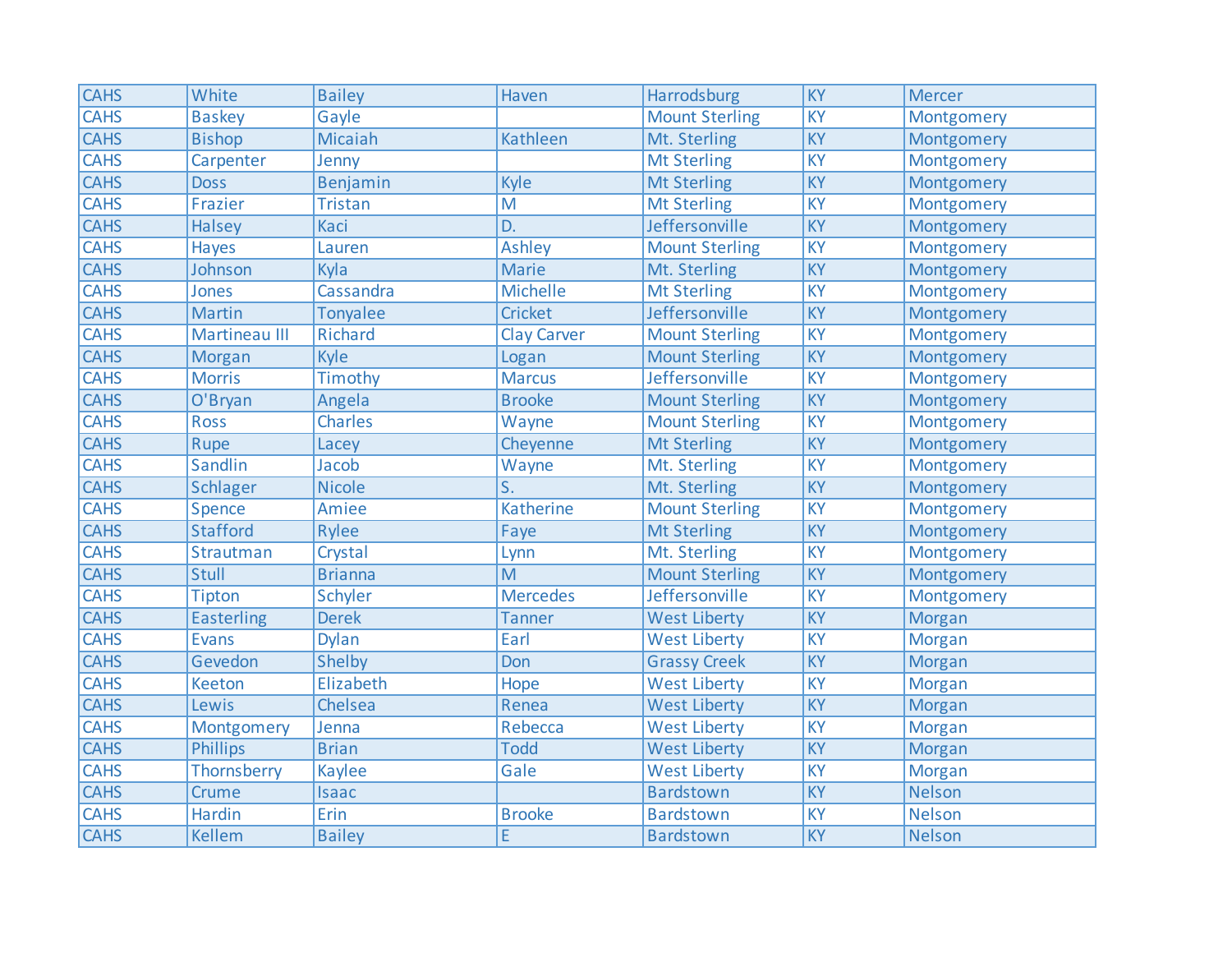| <b>CAHS</b> | Rogan            | Emily           | Elizabeth        | <b>Coxs Creek</b>   | $\overline{KY}$ | <b>Nelson</b>   |
|-------------|------------------|-----------------|------------------|---------------------|-----------------|-----------------|
| <b>CAHS</b> | Guy              | Summer          | Rose             | Carlisle            | $\overline{KY}$ | <b>Nicholas</b> |
| <b>CAHS</b> | Haney            | <b>Ross</b>     | Michael          | Carlisle            | <b>KY</b>       | <b>Nicholas</b> |
| <b>CAHS</b> | <b>Harris</b>    | Lauren          | Elizabeth        | <b>Pewee Valley</b> | <b>KY</b>       | Oldham          |
| <b>CAHS</b> | Lanning          | Madeline        | M                | Crestwood           | <b>KY</b>       | Oldham          |
| <b>CAHS</b> | <b>McCarson</b>  | <b>Danielle</b> | <b>Maria</b>     | Lagrange            | $\overline{KY}$ | Oldham          |
| <b>CAHS</b> | <b>Mutter</b>    | <b>Daniel</b>   | Ray              | Crestwood           | $\overline{KY}$ | Oldham          |
| <b>CAHS</b> | <b>Bradford</b>  | <b>Rikki</b>    | Lyn              | Falmouth            | KY              | Pendleton       |
| <b>CAHS</b> | Spicer           | <b>Destiny</b>  | <b>Marie</b>     | Falmouth            | <b>KY</b>       | Pendleton       |
| <b>CAHS</b> | <b>Boggs</b>     | Austin          |                  | <b>Hazard</b>       | <b>KY</b>       | Perry           |
| <b>CAHS</b> | <b>Combs</b>     | <b>Keagan</b>   | Andrew           | Ary                 | <b>KY</b>       | Perry           |
| <b>CAHS</b> | Cornett          | <b>Daniel</b>   | Evan             | <b>Hazard</b>       | <b>KY</b>       | Perry           |
| <b>CAHS</b> | Gabbard          | Catherine       | H                | <b>Gays Creek</b>   | $\overline{KY}$ | Perry           |
| <b>CAHS</b> | Johnson          | <b>Harley</b>   | N                | <b>Hazard</b>       | $\overline{KY}$ | Perry           |
| <b>CAHS</b> | Lyttle           | <b>Nathan</b>   | John             | Jeff                | <b>KY</b>       | Perry           |
| <b>CAHS</b> | <b>McDaniel</b>  | <b>Darcy</b>    | <b>Victoria</b>  | <b>Hazard</b>       | $\overline{KY}$ | Perry           |
| <b>CAHS</b> | <b>Moore</b>     | Courtney        | Allison          | <b>Hazard</b>       | KY              | Perry           |
| <b>CAHS</b> | Rose             | Makayla         | B                | <b>Hazard</b>       | KY              | Perry           |
| <b>CAHS</b> | <b>Turner</b>    | Autumn          | Jewell           | <b>Hazard</b>       | KY              | Perry           |
| <b>CAHS</b> | <b>Blackburn</b> | <b>Burnis</b>   | <b>Elliott</b>   | Pikeville           | KY              | Pike            |
| CAHS        | <b>Blackburn</b> | <b>Dylan</b>    | <b>Keith</b>     | Pikeville           | <b>KY</b>       | Pike            |
| <b>CAHS</b> | <b>Blackburn</b> | LaVinnia        | Chalyn           | <b>Hatfield</b>     | $\overline{KY}$ | Pike            |
| <b>CAHS</b> | <b>Branham</b>   | Jessica         | M.               | Canada              | KY              | Pike            |
| <b>CAHS</b> | <b>Brewer</b>    | Danna           | <b>Kassondra</b> | Pikeville           | KY              | Pike            |
| <b>CAHS</b> | <b>Bunts</b>     | Alyssia         | Gabrielle        | <b>Pikeville</b>    | $\overline{KY}$ | Pike            |
| <b>CAHS</b> | Coleman          | Cassidy         | Lynn             | Pikeville           | KY              | Pike            |
| <b>CAHS</b> | Coleman          | Gregory         | Ethan            | Phelps              | <b>KY</b>       | Pike            |
| <b>CAHS</b> | Conn             | <b>Hannah</b>   | Michelle         | <b>Pikeville</b>    | $\overline{KY}$ | Pike            |
| <b>CAHS</b> | <b>Cundiff</b>   | Katlyn          | Faith            | <b>Stone</b>        | $\overline{KY}$ | Pike            |
| <b>CAHS</b> | Dotson           | Meghan          | Lanae            | Pikeville           | $\overline{KY}$ | Pike            |
| <b>CAHS</b> | Ferrell          | Kaitlin         | Alina            | Stopover            | KY              | Pike            |
| <b>CAHS</b> | <b>Fouts</b>     | Caleb           | <b>Braiison</b>  | Virgie              | KY              | Pike            |
| <b>CAHS</b> | Francis          | Alyssa          | Ann              | <b>Pikeville</b>    | KY              | Pike            |
| <b>CAHS</b> | <b>Hackney</b>   | <b>Bobbie</b>   | Sue              | Pinsonfork          | KY              | Pike            |
| <b>CAHS</b> | Hamilton         | Sarah           | Nicole Kay       | Pikeville           | KY              | Pike            |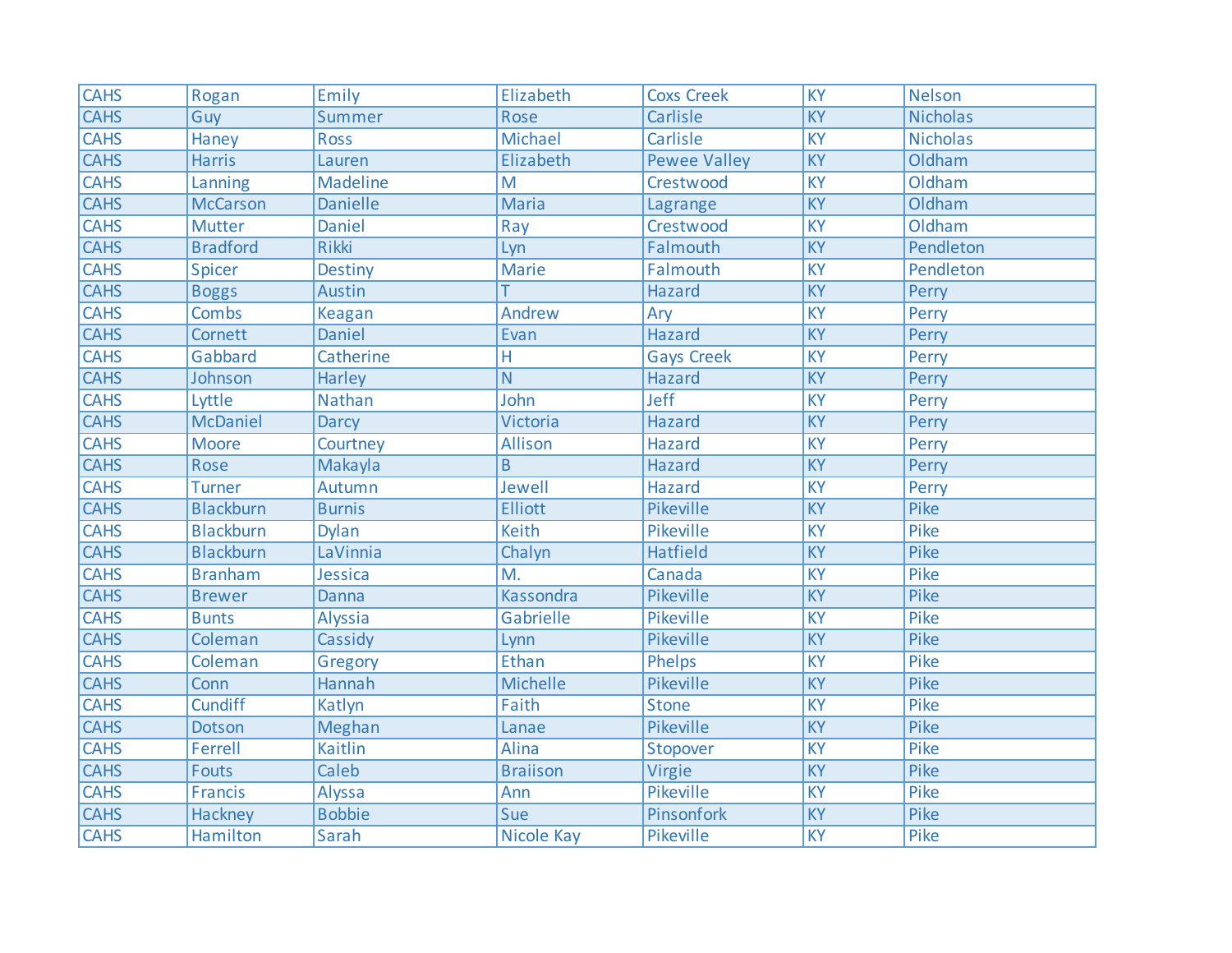| <b>CAHS</b> | Harmon          | Charlee         | $\overline{\mathsf{R}}$ | Pikeville           | $\overline{KY}$ | Pike      |
|-------------|-----------------|-----------------|-------------------------|---------------------|-----------------|-----------|
| <b>CAHS</b> | Honaker         | Zachary         | <b>Blake</b>            | Pikeville           | $\overline{KY}$ | Pike      |
| <b>CAHS</b> | Huffman         | <b>Molli</b>    | <b>Necole</b>           | Pikeville           | $\overline{KY}$ | Pike      |
| <b>CAHS</b> | Justice         | Hannah          | <b>Noel</b>             | Pikeville           | $\overline{KY}$ | Pike      |
| <b>CAHS</b> | <b>Kendrick</b> | Jessica         | Amber                   | Virgie              | KY              | Pike      |
| <b>CAHS</b> | Little          | <b>Thomas</b>   | <b>Darrell</b>          | Virgie              | $\overline{KY}$ | Pike      |
| <b>CAHS</b> | <b>Miller</b>   | <b>Braxton</b>  | Hodge                   | Ransom              | $\overline{KY}$ | Pike      |
| <b>CAHS</b> | <b>Mullins</b>  | Madison         | Renee                   | <b>Elkhorn City</b> | KY              | Pike      |
| <b>CAHS</b> | Plymale         | Hunter          |                         | Kimper              | KY              | Pike      |
| <b>CAHS</b> | Potter          | <b>Ashley</b>   | <b>Marie</b>            | <b>Elkhorn City</b> | $\overline{KY}$ | Pike      |
| <b>CAHS</b> | Salisbury       | <b>Kaleb</b>    | Aaron                   | Raccoon             | KY              | Pike      |
| <b>CAHS</b> | <b>Skeens</b>   | Benjamin        | <b>David</b>            | <b>Belcher</b>      | <b>KY</b>       | Pike      |
| <b>CAHS</b> | Smith           | Bethany         | <b>Nicole</b>           | Virgie              | $\overline{KY}$ | Pike      |
| <b>CAHS</b> | <b>Staley</b>   | Erin            | Faith                   | Virgie              | $\overline{KY}$ | Pike      |
| <b>CAHS</b> | <b>Taylor</b>   | Jessica         | $\overline{S}$ .        | <b>Phyllis</b>      | $\overline{KY}$ | Pike      |
| <b>CAHS</b> | Thacker         | <b>Kasey</b>    | Lynn                    | Kimper              | $\overline{KY}$ | Pike      |
| <b>CAHS</b> | Urban           | Hannelore       | Christel                | Pikeville           | $\overline{KY}$ | Pike      |
| <b>CAHS</b> | Younce          | Amanda          | <b>Nichole</b>          | Virgie              | <b>KY</b>       | Pike      |
| <b>CAHS</b> | Bellamy         | Katelyn         | Rae                     | Stanton             | KY              | Powell    |
| <b>CAHS</b> | Campbell        | <b>Brady</b>    | Elizabeth               | <b>Stanton</b>      | KY              | Powell    |
| <b>CAHS</b> | Cook            | Cameron         | <b>Thomas</b>           | <b>Stanton</b>      | KY              | Powell    |
| <b>CAHS</b> | Epperson        | Delaney         | Ε.                      | <b>Stanton</b>      | $\overline{KY}$ | Powell    |
| <b>CAHS</b> | <b>Flatt</b>    | Kimberly        | LaCosta                 | <b>Stanton</b>      | KY              | Powell    |
| <b>CAHS</b> | <b>Meadows</b>  | Hannah          | Rochelle                | <b>Stanton</b>      | KY              | Powell    |
| <b>CAHS</b> | Rao             | Dai Wei         | $\overline{W}$          | <b>Stanton</b>      | <b>KY</b>       | Powell    |
| <b>CAHS</b> | Robinson        | Logan           | K                       | <b>Stanton</b>      | <b>KY</b>       | Powell    |
| <b>CAHS</b> | Skidmore        | <b>Nathan</b>   |                         | <b>Stanton</b>      | KY              | Powell    |
| <b>CAHS</b> | Virostko        | Alexandra       | Rose                    | <b>Stanton</b>      | $\overline{KY}$ | Powell    |
| <b>CAHS</b> | Hampton         | <b>Natalie</b>  | K                       | Somerset            | $\overline{KY}$ | Pulaski   |
| <b>CAHS</b> | <b>Taborda</b>  | <b>Damaris</b>  | A                       | Somerset            | $\overline{KY}$ | Pulaski   |
| <b>CAHS</b> | <b>Tipton</b>   | Makenzie        | Dawn                    | Somerset            | KY              | Pulaski   |
| <b>CAHS</b> | <b>Buckler</b>  | Kayla           | Elizabeth               | Mt Olivet           | <b>KY</b>       | Robertson |
| <b>CAHS</b> | <b>Adkins</b>   | <b>Sara</b>     |                         | Morehead            | KY              | Rowan     |
| <b>CAHS</b> | Anderson        | <b>Nicholas</b> | <b>Kevin</b>            | Morehead            | KY              | Rowan     |
| <b>CAHS</b> | <b>Baker</b>    | Nathaniel       | Clarence                | Clearfield          | KY              | Rowan     |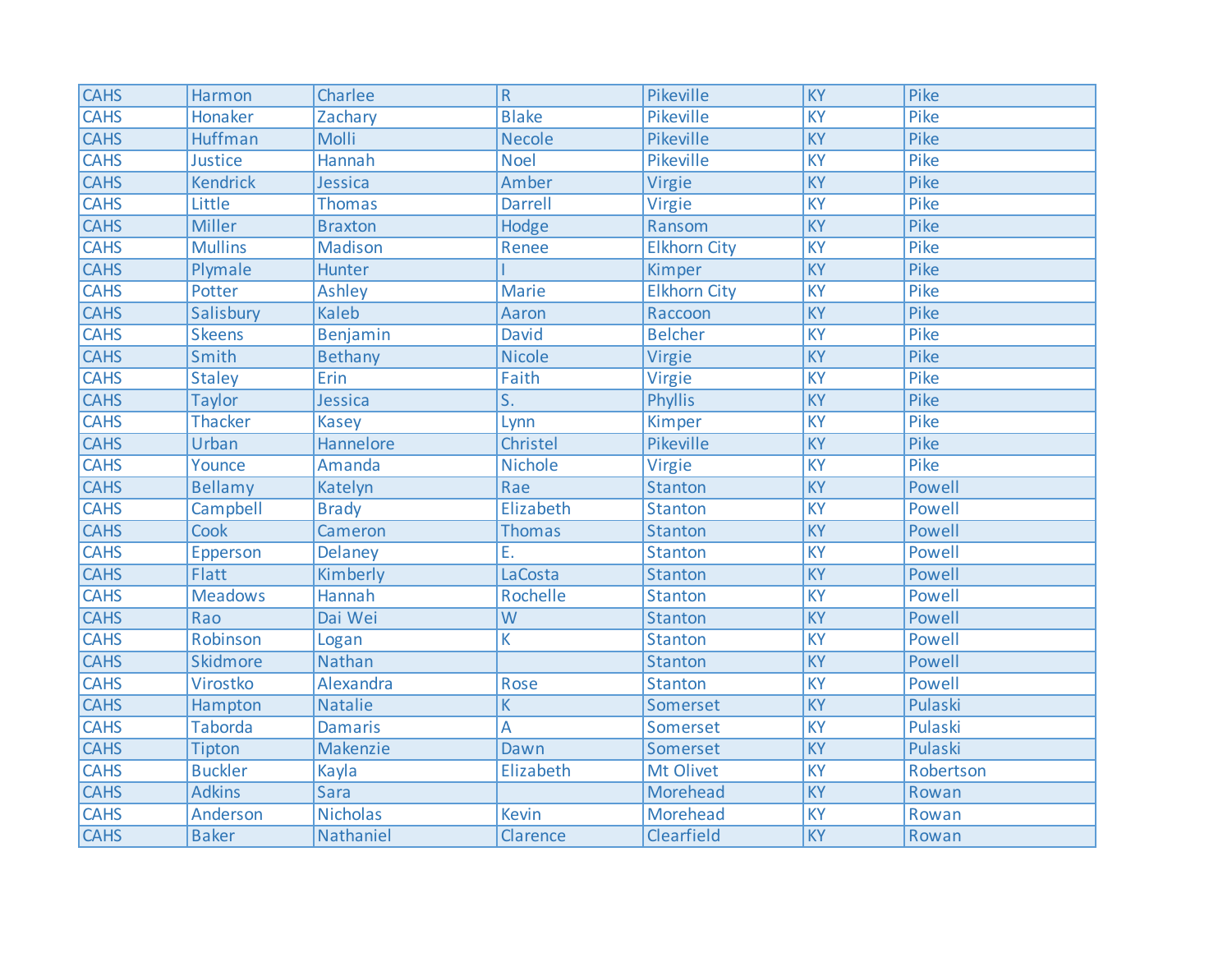| <b>CAHS</b> | Blankenbuehler Kyle |                | <b>Scott</b>         | Morehead        | $\overline{KY}$ | Rowan |
|-------------|---------------------|----------------|----------------------|-----------------|-----------------|-------|
| <b>CAHS</b> | <b>Bowman</b>       | Madison        | <b>Danielle</b>      | Morehead        | KY              | Rowan |
| <b>CAHS</b> | <b>Burnette</b>     | <b>Tayler</b>  | <b>Nicole</b>        | Morehead        | KY              | Rowan |
| <b>CAHS</b> | <b>Buschman</b>     | Sarah          | <b>Maria</b>         | Morehead        | <b>KY</b>       | Rowan |
| <b>CAHS</b> | Callihan            | Katlyn         | Louise               | Morehead        | KY              | Rowan |
| <b>CAHS</b> | Carreon             | Pamela         | <b>Kristen</b>       | Morehead        | KY              | Rowan |
| <b>CAHS</b> | Carreon             | Ramiro         | <b>Kyland Dillon</b> | Morehead        | <b>KY</b>       | Rowan |
| <b>CAHS</b> | Chesney             | Alora          | <b>Taron</b>         | Morehead        | KY              | Rowan |
| <b>CAHS</b> | <b>Childers</b>     | <b>Abigail</b> | Kay                  | <b>Morehead</b> | KY              | Rowan |
| <b>CAHS</b> | <b>Collins</b>      | <b>Tessa</b>   |                      | Morehead        | KY              | Rowan |
| <b>CAHS</b> | Cooper              | <b>Katie</b>   | Elizabeth            | Morehead        | KY              | Rowan |
| <b>CAHS</b> | <b>Curtis</b>       | Deborah        | Lee                  | Morehead        | <b>KY</b>       | Rowan |
| <b>CAHS</b> | Devaughn            | David          |                      | Morehead        | <b>KY</b>       | Rowan |
| <b>CAHS</b> | <b>Duff</b>         | <b>Nicole</b>  | E                    | Clearfield      | <b>KY</b>       | Rowan |
| <b>CAHS</b> | Fink                | Sarah          | Ann                  | Morehead        | <b>KY</b>       | Rowan |
| <b>CAHS</b> | Garrett             | Zachary        | Luke                 | Morehead        | $\overline{KY}$ | Rowan |
| <b>CAHS</b> | Geurin              | Abbey          | Jon                  | Morehead        | KY              | Rowan |
| <b>CAHS</b> | Hamm                | <b>Kristen</b> | M                    | Morehead        | KY              | Rowan |
| <b>CAHS</b> | <b>Havens</b>       | Chelsea        | LaShae               | Morehead        | KY              | Rowan |
| <b>CAHS</b> | Holley              | Randi          | Jo                   | Morehead        | KY              | Rowan |
| <b>CAHS</b> | <b>Jenkins</b>      | <b>Charles</b> | Gregory              | Morehead        | <b>KY</b>       | Rowan |
| <b>CAHS</b> | Johnson             | <b>Tildon</b>  | Payne                | Clearfield      | $\overline{KY}$ | Rowan |
| <b>CAHS</b> | Lindberg            | Jacob          | Lyle                 | <b>Morehead</b> | KY              | Rowan |
| <b>CAHS</b> | <b>Mathews</b>      | M'Shae         | L.                   | Morehead        | KY              | Rowan |
| <b>CAHS</b> | May                 | Kiersten       | N                    | Morehead        | <b>KY</b>       | Rowan |
| <b>CAHS</b> | <b>Mayse</b>        | Chelsea        | Claudette            | Morehead        | <b>KY</b>       | Rowan |
| <b>CAHS</b> | <b>McClain</b>      | Michaela       | R                    | Morehead        | <b>KY</b>       | Rowan |
| <b>CAHS</b> | <b>McNeill</b>      | Stephanie      | Anne                 | Morehead        | $\overline{KY}$ | Rowan |
| <b>CAHS</b> | <b>Napier</b>       | Casey          | Lynn                 | Morehead        | KY              | Rowan |
| <b>CAHS</b> | <b>Owens</b>        | <b>Marissa</b> | Paige                | Morehead        | KY              | Rowan |
| <b>CAHS</b> | Pennington          | <b>Macee</b>   | Elizabeth            | Morehead        | KY              | Rowan |
| <b>CAHS</b> | Reed                | Savannah       | Alexandria           | Morehead        | KY              | Rowan |
| <b>CAHS</b> | <b>Reynolds</b>     | Makayla        | Lynn                 | Morehead        | KY              | Rowan |
| <b>CAHS</b> | Sassi               | <b>Duane</b>   |                      | Morehead        | KY              | Rowan |
| <b>CAHS</b> | <b>Skaggs</b>       | Laura          | Ann                  | <b>Morehead</b> | KY              | Rowan |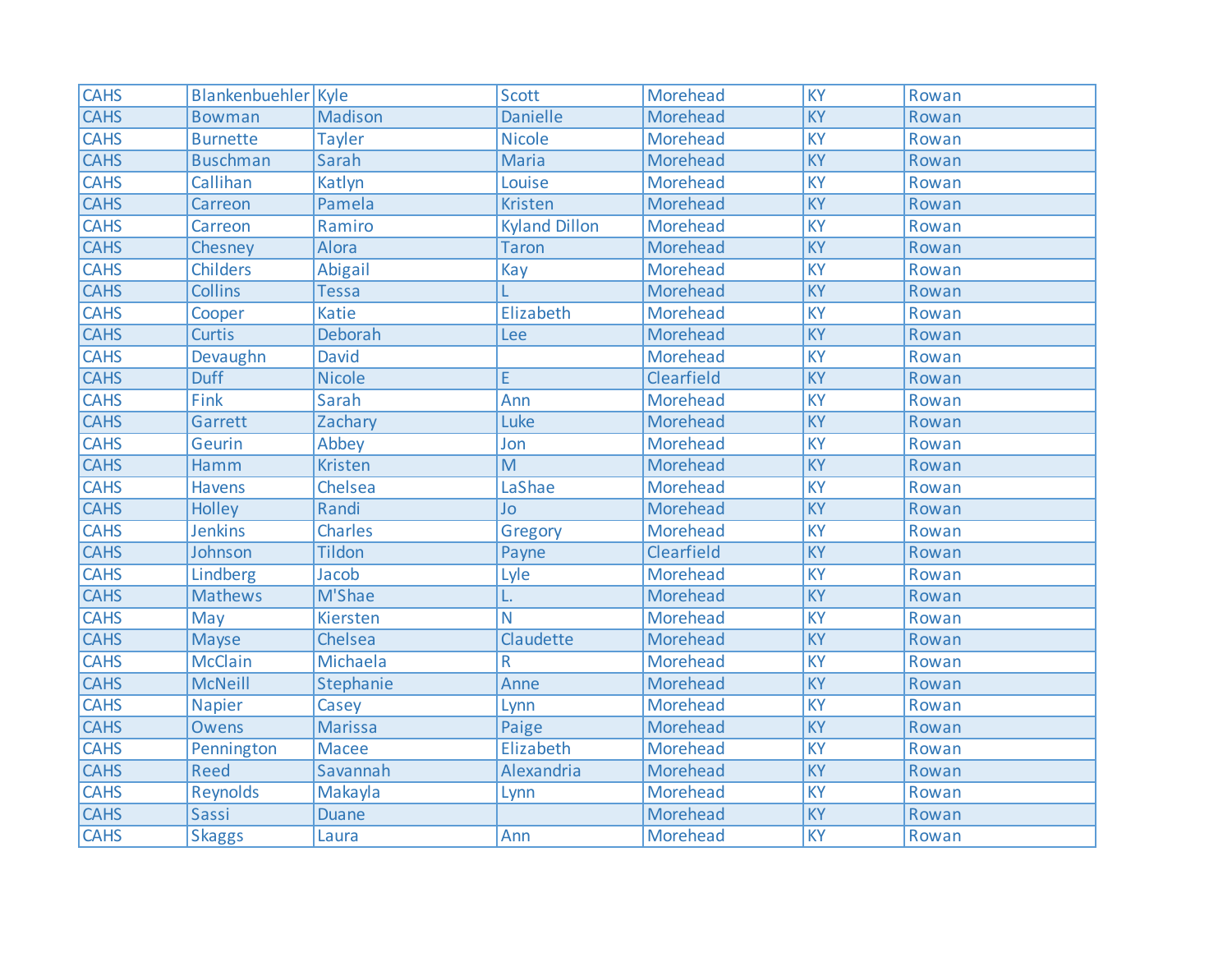| <b>CAHS</b> | <b>Thomas</b>   | Alyssa          | Paige             | Clearfield             | $\overline{KY}$ | Rowan          |
|-------------|-----------------|-----------------|-------------------|------------------------|-----------------|----------------|
| <b>CAHS</b> | <b>Trent</b>    | <b>Brandon</b>  | Cole              | <b>Morehead</b>        | <b>KY</b>       | Rowan          |
| <b>CAHS</b> | Wood            | Sara            | <b>Marie</b>      | Clearfield             | KY              | Rowan          |
| <b>CAHS</b> | Wolford         | Erin            | Elizabeth         | <b>Russell Springs</b> | $\overline{KY}$ | <b>Russell</b> |
| <b>CAHS</b> | <b>Burnett</b>  | Chandra         | <b>KyLee</b>      | Georgetown             | KY              | <b>Scott</b>   |
| <b>CAHS</b> | <b>Davis</b>    | Gracie          | Jane              | Georgetown             | <b>KY</b>       | Scott          |
| <b>CAHS</b> | Daugherty       | <b>Mason</b>    | <b>Edward</b>     | Finchville             | $\overline{KY}$ | <b>Shelby</b>  |
| <b>CAHS</b> | Alford          | Amanda          |                   | <b>Taylorsville</b>    | <b>KY</b>       | Spencer        |
| <b>CAHS</b> | Clay            | Lydia           | <b>Katherine</b>  | <b>Taylorsville</b>    | KY              | Spencer        |
| <b>CAHS</b> | <b>Dockery</b>  | <b>Noah</b>     | <b>Bryce</b>      | <b>Taylorsville</b>    | $\overline{KY}$ | Spencer        |
| <b>CAHS</b> | Holloway        | <b>Nicholas</b> | G                 | <b>Taylorsville</b>    | KY              | Spencer        |
| <b>CAHS</b> | <b>Tinnell</b>  | Cassidy         | Faith             | <b>Taylorsville</b>    | KY              | Spencer        |
| <b>CAHS</b> | <b>Vires</b>    | Latonya         |                   | <b>Taylorsville</b>    | $\overline{KY}$ | Spencer        |
| <b>CAHS</b> | Crabtree        | Emily           | <b>Brooke</b>     | Monticello             | <b>KY</b>       | Wayne          |
| <b>CAHS</b> | Fryer           | Joshua          | Shawn             | Corbin                 | KY              | Whitley        |
| <b>CAHS</b> | Getchell        | Christopher     | Lee               | Campton                | $\overline{KY}$ | Wolfe          |
| <b>CAHS</b> | Hood            | Michaela        | Jane              | <b>Versailles</b>      | KY              | Woodford       |
| <b>CAHS</b> | <b>Townsend</b> | Gabrielle       | <b>Madison</b>    | <b>Versailles</b>      | KY              | Woodford       |
| <b>CAHS</b> | <b>Back</b>     | Alaina          | Lexy              | Morehead               | KY              |                |
| <b>CAHS</b> | <b>Ball</b>     | Emily           | <b>Ashton</b>     | Morehead               | KY              |                |
| <b>CAHS</b> | <b>Davis</b>    | Jessica         | Hope              | <b>Salt Lick</b>       | KY              |                |
| <b>CAHS</b> | Snider          | Shelby          | Lynn              | <b>Hartland</b>        | MI              | Livingston     |
| <b>CAHS</b> | <b>Matousek</b> | <b>Noah</b>     |                   | <b>Eden Prairie</b>    | <b>MN</b>       | Hennepin       |
| <b>CAHS</b> | <b>Ketchens</b> | <b>Taylor</b>   | <b>Madison</b>    | Collinsville           | <b>MS</b>       | Lauderdale     |
| <b>CAHS</b> | <b>Strong</b>   | William         | Cole              | <b>Great Falls</b>     | <b>MT</b>       | Cascade        |
| <b>CAHS</b> | Connell         | Nathan          | Joseph            | <b>Kalispell</b>       | <b>MT</b>       | Flathead       |
| <b>CAHS</b> | Capilets        | Francesca       |                   | Smithtown              | <b>NY</b>       | <b>Suffolk</b> |
| <b>CAHS</b> | Fleischer       | Jessica         | <b>Nicole</b>     | Lake Grove             | <b>NY</b>       | <b>Suffolk</b> |
| <b>CAHS</b> | <b>Buckle</b>   | Madison         | <b>Nicole</b>     | Lucasville             | <b>OH</b>       | Adams          |
| <b>CAHS</b> | <b>Dozier</b>   | Autumn          | P                 | Lynx                   | OH              | <b>Adams</b>   |
| <b>CAHS</b> | Trumbo          | Melody          | <b>Brooke</b>     | Manchester             | $\overline{OH}$ | <b>Adams</b>   |
| <b>CAHS</b> | <b>Byron</b>    | Colleen         | Elizabeth         | <b>Stewart</b>         | <b>OH</b>       | <b>Athens</b>  |
| <b>CAHS</b> | <b>Bush</b>     | Alexandra       | <b>Anna Marie</b> | <b>Mount Orab</b>      | <b>OH</b>       | <b>Brown</b>   |
| <b>CAHS</b> | Ehrenberg       | Chansie         | Jo                | Aberdeen               | OH              | <b>Brown</b>   |
| <b>CAHS</b> | Gibson          | Chole           | <b>Beth</b>       | <b>Ripley</b>          | <b>OH</b>       | <b>Brown</b>   |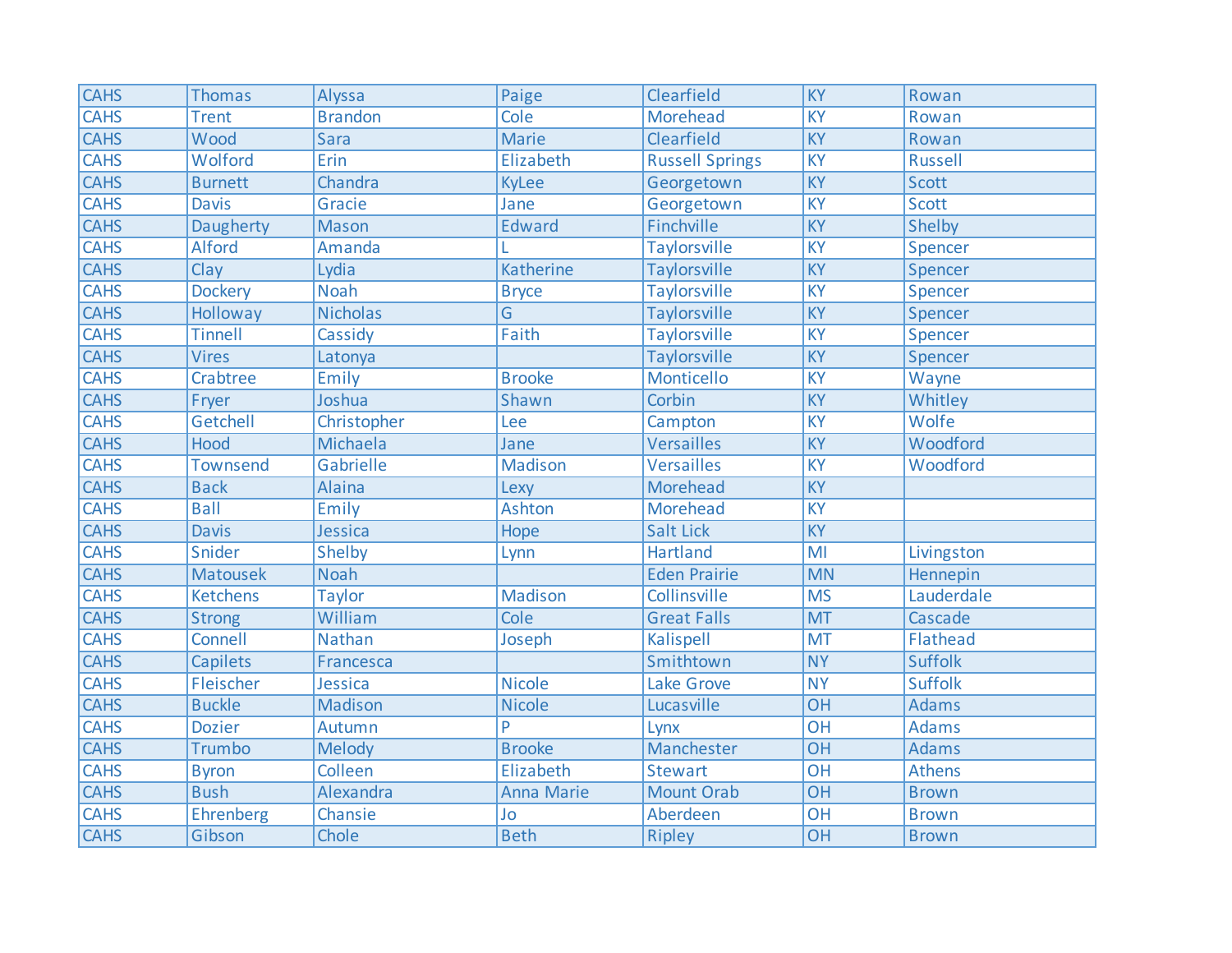| <b>CAHS</b> | <b>Stiens</b>   | <b>Robert</b>   | Carl           | <b>Bethel</b>          | <b>OH</b>       | <b>Brown</b>   |
|-------------|-----------------|-----------------|----------------|------------------------|-----------------|----------------|
| <b>CAHS</b> | Lavatori        | Makenna         |                | Amelia                 | <b>OH</b>       | Clermont       |
| <b>CAHS</b> | Snape           | Hannah          | V              | Cincinnati             | $\overline{OH}$ | Hamilton       |
| <b>CAHS</b> | <b>Denney</b>   | Ashlyn          | Paige          | Jackson                | $\overline{OH}$ | Jackson        |
| <b>CAHS</b> | <b>Bennett</b>  | Savannah        | Gabryelle      | Ironton                | OH              | Lawrence       |
| <b>CAHS</b> | Keatley         | Jessica         | <b>Marie</b>   | Ironton                | OH              | Lawrence       |
| <b>CAHS</b> | Knagenhjelm     | Joseph          | <b>Austin</b>  | Proctorville           | OH              | Lawrence       |
| <b>CAHS</b> | <b>Neace</b>    | <b>Karena</b>   | <b>Diane</b>   | <b>South Point</b>     | <b>OH</b>       | Lawrence       |
| <b>CAHS</b> | Smith           | <b>Tiffany</b>  | Leigh          | Ironton                | <b>OH</b>       | Lawrence       |
| <b>CAHS</b> | <b>Stitt</b>    | Abigail         | Rose           | Proctorville           | $\overline{OH}$ | Lawrence       |
| <b>CAHS</b> | <b>Reynolds</b> | <b>Karlee</b>   | Jo             | <b>Plain City</b>      | <b>OH</b>       | <b>Madison</b> |
| <b>CAHS</b> | <b>Pullins</b>  | Chelsey         | Renea          | Pomeroy                | OH              | <b>Meigs</b>   |
| <b>CAHS</b> | <b>Davis</b>    | Aubrey          | N              | <b>Troy</b>            | $\overline{OH}$ | Miami          |
| <b>CAHS</b> | Simon           | <b>Nicholas</b> | <b>Robert</b>  | <b>Troy</b>            | <b>OH</b>       | Miami          |
| <b>CAHS</b> | Jones           | <b>Dallas</b>   | Ċ              | Dayton                 | <b>OH</b>       | Montgomery     |
| <b>CAHS</b> | Chandler        | <b>Madison</b>  | <b>Shae</b>    | Piketon                | $\overline{OH}$ | Pike           |
| <b>CAHS</b> | <b>Neal</b>     | Samantha        | E              | Piketon                | $\overline{OH}$ | Pike           |
| <b>CAHS</b> | <b>Shea</b>     | Josie           |                | Chillicothe            | $\overline{OH}$ | <b>Ross</b>    |
| <b>CAHS</b> | <b>Eaches</b>   | <b>Eliza</b>    | Grace          | Wheelersburg           | OH              | Scioto         |
| <b>CAHS</b> | Emnett          | Grace           |                | Lucasville             | OH              | Scioto         |
| <b>CAHS</b> | Hall            | Joshua          | A              | <b>West Porstmouth</b> | OH              | Scioto         |
| <b>CAHS</b> | Kielmar         | Samantha        | Kay            | Portsmouth             | $\overline{OH}$ | Scioto         |
| <b>CAHS</b> | Newman          | Hannah          | Rachelle       | Wheelersburg           | <b>OH</b>       | <b>Scioto</b>  |
| <b>CAHS</b> | <b>Perkins</b>  | Cash            | <b>Tyler</b>   | Lucasville             | OH              | Scioto         |
| <b>CAHS</b> | Reinhardt       | <b>Mark</b>     | A              | <b>Minford</b>         | $\overline{OH}$ | Scioto         |
| <b>CAHS</b> | Williams        | <b>Drew</b>     |                | Portsmouth             | <b>OH</b>       | Scioto         |
| <b>CAHS</b> | Danziger        | <b>Kira</b>     | Þ              | <b>Mason</b>           | <b>OH</b>       | Warren         |
| <b>CAHS</b> | Evans           | Jonathan        | <b>Michael</b> | Franklin               | $\overline{OH}$ | Warren         |
| <b>CAHS</b> | Strother        | <b>Alexis</b>   | <b>Nicole</b>  | Lebanon                | $\overline{OH}$ | Warren         |
| <b>CAHS</b> | Yeaste          | Alec            | Christopher    | Maineville             | <b>OH</b>       | Warren         |
| <b>CAHS</b> | <b>Kanu</b>     | Sayyid          |                | Columbus               | OH              |                |
| <b>CAHS</b> | <b>Meckley</b>  | Amber           | <b>Brikel</b>  | Abbottstown            | PA              | <b>Adams</b>   |
| <b>CAHS</b> | <b>Treser</b>   | Morgan          | Fitzgerald     | Wexford                | PA              | Allegheny      |
| <b>CAHS</b> | <b>Potts</b>    | Alexa           | <b>Karen</b>   | Ephrata                | PA              | Lancaster      |
| <b>CAHS</b> | <b>Derstine</b> | <b>Melanie</b>  | Carroll        | <b>Hatfield</b>        | PA              | Montgomery     |